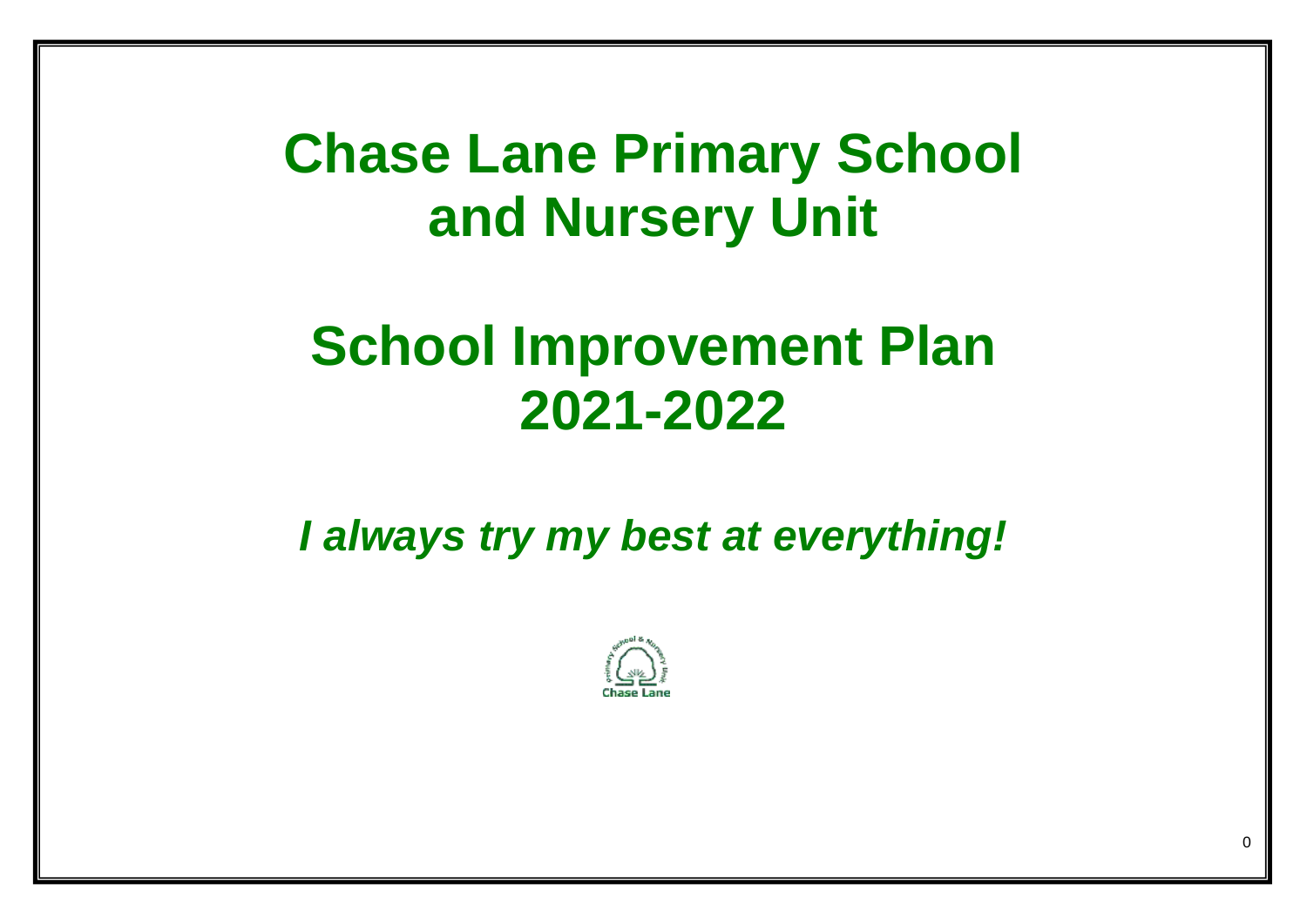**Pages 1-3 are information based on the academic year 2018 – 2019 which is the information available to Ofsted 1. Pages 4-6 are based on the school's teacher assessment data from 2020 – 2021 generated by the Family Fisher Trust**

| Number of pupils on roll                                                                                                                                                                                                                                                                                                                                            | 671                                                                                                                                        | Number of pupils eligible for pupil<br>premium                                                                                                    |                                                                                                     | 135                                             | Number of pupils with statement<br>of special educational needs<br>(SEN) or education, health and<br>care (EHC) plan |                                               |  | <b>73 SEN</b><br>9 EHCP's<br>43<br>1 EHCP's<br>pending |
|---------------------------------------------------------------------------------------------------------------------------------------------------------------------------------------------------------------------------------------------------------------------------------------------------------------------------------------------------------------------|--------------------------------------------------------------------------------------------------------------------------------------------|---------------------------------------------------------------------------------------------------------------------------------------------------|-----------------------------------------------------------------------------------------------------|-------------------------------------------------|----------------------------------------------------------------------------------------------------------------------|-----------------------------------------------|--|--------------------------------------------------------|
| Percentage of pupils on track<br>to meet expected<br>standard/attainment targets in<br><b>RWM</b>                                                                                                                                                                                                                                                                   | Year 1<br>86%<br>Year <sub>2</sub><br>81%<br>84%<br>Year 3<br>65%<br>Year 4<br>89%<br>Year 5<br>Year <sub>6</sub><br>81%                   |                                                                                                                                                   | Percentage of pupils on track<br>to exceed expected<br>standard/attainment targets in<br><b>RWM</b> |                                                 | Year 1<br>Year <sub>2</sub><br>Year <sub>3</sub><br>Year 4<br>Year 5<br>Year <sub>6</sub>                            |                                               |  | 15%<br>18%<br>16%<br>6%<br>18%<br>9%                   |
| 2019 Attainment at KS2 (% of pupils with low (L), middle<br>(M), high (H) prior attainment)<br>$\mathsf{R}$<br>W<br>S<br>Μ<br>67<br>33<br>67<br>67<br>L:<br>(17)<br>(16)<br>(15)<br>(19)<br>M:<br>59<br>83<br>64<br>76<br>(70)<br>(78)<br>(77)<br>(77)<br>H:<br>98<br>100<br>100<br>100<br>(97)<br>(99)<br>(99)<br>(99)<br>Brackets = national Green above national | <b>RWM</b><br>0<br>(10)<br>48<br>(25)<br>98<br>(95)                                                                                        | Most recent Ofsted grade                                                                                                                          |                                                                                                     | Good                                            | Staff turnover over the previous<br>year                                                                             |                                               |  | 8 Teaching<br>staff<br>1 admissions<br>officer         |
| 63%<br>Percentage of<br>pupils with<br>English as an<br>additional<br>language (EAL)                                                                                                                                                                                                                                                                                | KS2 2019 Progress (with confidence intervals in<br>brackets)<br>Reading<br>Writing<br>$-0.7$<br>$-0.1$<br>$(-1.9 - 0.5)$<br>$(-1.2 - 1.0)$ | <b>Vulnerable Groups</b><br>Reading<br>57%<br>Ever <sub>6</sub><br>Boys to Girls<br>73% (+2%)<br>EAL<br>70%<br>SEN(K)<br>36%<br>SEN (S/E)<br>100% |                                                                                                     | Writing<br>63%<br>75% (-1%)<br>77%<br>45%<br>0% | <b>SPaG</b><br>74%<br>79% (-8%)<br>83%<br>55%<br>0%                                                                  | Maths<br>83%<br>89% (+7%)<br>86%<br>73%<br>0% |  |                                                        |
| Overall absence                                                                                                                                                                                                                                                                                                                                                     | 2017-2018 Authorised 3.4% (3% nat')<br>Unauthorised 0.7% (1,1 nat')                                                                        | Persistent absence                                                                                                                                |                                                                                                     | 2017-2018 7.9% (8.7% nat')                      |                                                                                                                      |                                               |  |                                                        |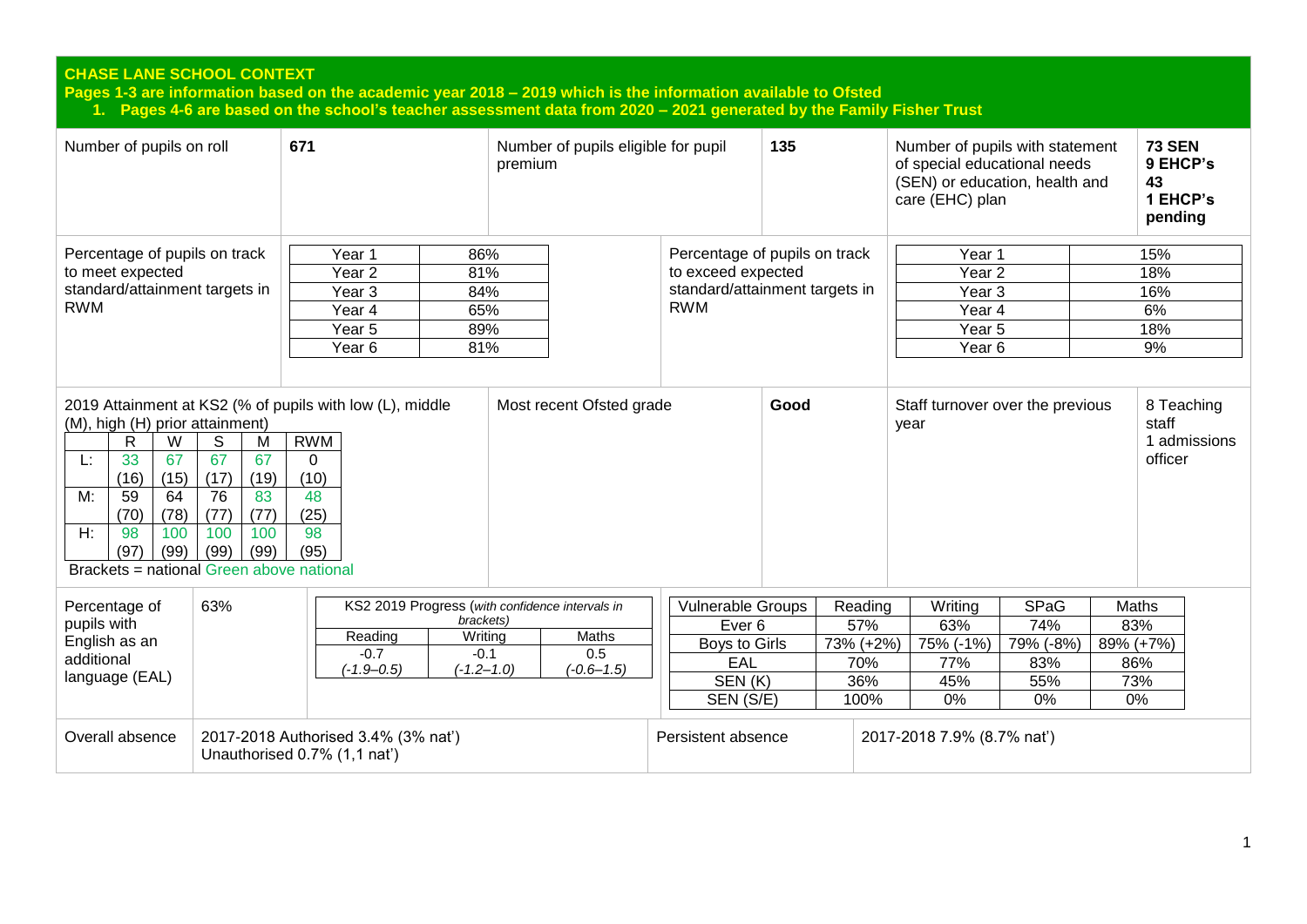| <b>CHASE LANE SCHOOL CONTEXT</b>       | Pages 1-3 are information based on the academic year 2018 - 2019 which is the information available to Ofsted<br>1. Pages 4-6 are based on the school's teacher assessment data from 2020 - 2021 generated by the Family Fisher Trust                                                                                                                                                                |
|----------------------------------------|------------------------------------------------------------------------------------------------------------------------------------------------------------------------------------------------------------------------------------------------------------------------------------------------------------------------------------------------------------------------------------------------------|
| Key Ofsted actions from last<br>report | attendance improves so that it is consistently at or above the national averages for all groups of pupils, particularly disadvantaged<br>pupils<br>Systematic consultation with parents is developed further to gain feedback on the effectiveness of the school's work, and to help<br>$\bullet$<br>parents have a clearer understanding of their child's progress, both academically and socially. |
| Key staffing areas of issue            | Spring 2019 appointed Deputy Headteacher for September start.<br>Summer 2019 appointed 7 new class teachers including 4 NQT's.<br>Admissions and attendance officer appointed to start September 2019.<br>I class teacher vacancy as at September 2019.<br>cover supervisor vacancy as at September 2019.                                                                                            |
| <b>Budget information</b>              | Budget is presented to the governing body on quarterly cycle.<br>Submission is made to the Local Authority quarterly.<br>Governors are satisfied with the current financial status and are monitoring the three-year plan on a quarterly cycle.<br>3 year projection remains positive although increased pension contributions will need to be monitored closely.                                    |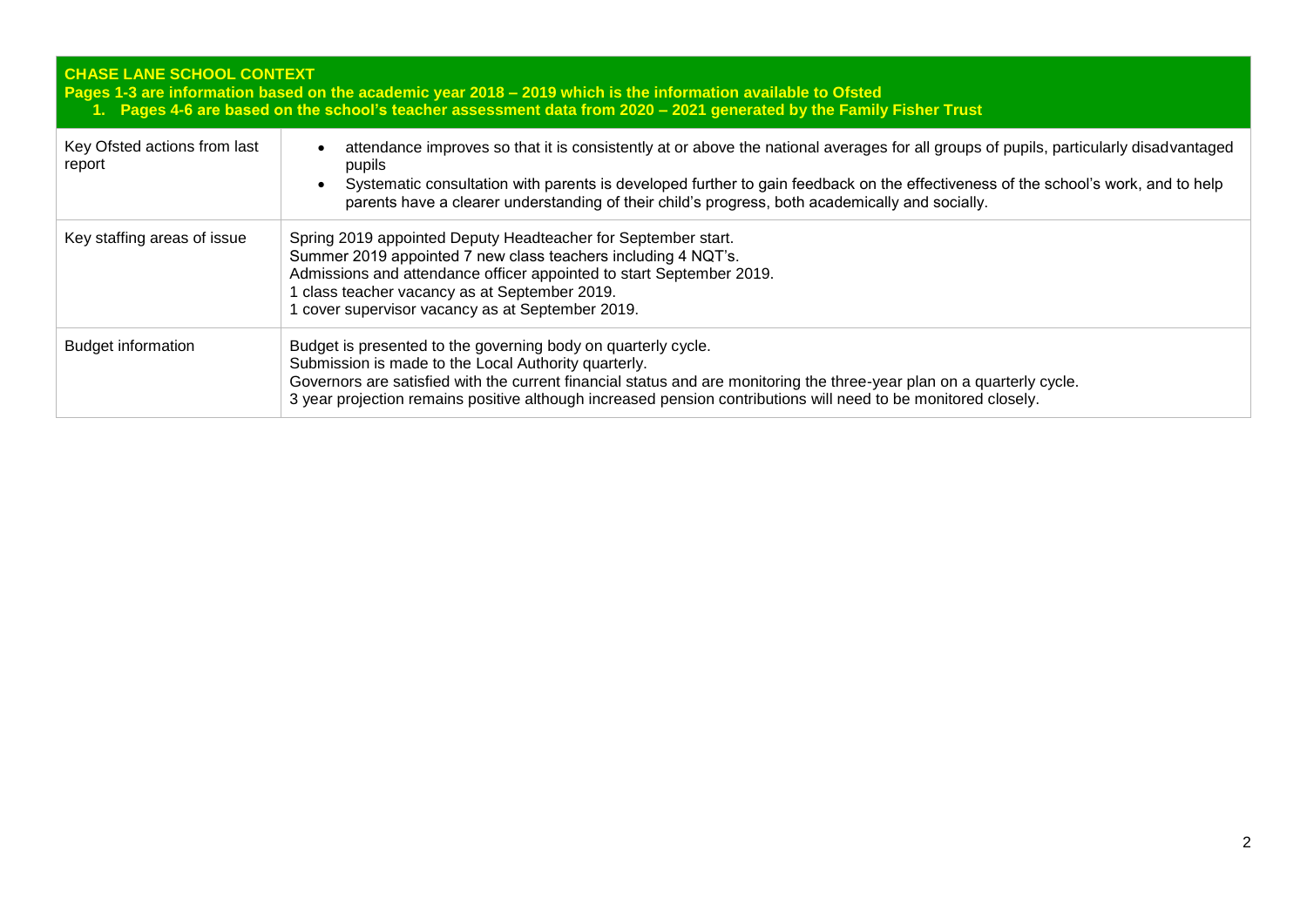**Pages 1-3 are information based on the academic year 2018 – 2019 which is the information available to Ofsted 1. Pages 4-6 are based on the school's teacher assessment data from 2020 – 2021 generated by the Family Fisher Trust**

Key performance indicators for the next 3 years

#### **Quality of teaching**

95% of lessons to be graded good and above 35% outstanding (excluding NQTs) **Attainment and achievement in Reading and Writing – KS2 2019 Reading 72% (73% Nat') Writing 76% (78% Nat')**

| Reading |           | Writing           |                       |  |
|---------|-----------|-------------------|-----------------------|--|
| Rec     | 80%<br>G2 | Rec               | G <sub>2</sub><br>75% |  |
| Year 2  | 85%<br>2S | Year 2            | 80%<br>2S             |  |
| Year 4  | 85%<br>4S | Year 4            | 80%<br>4S             |  |
| Year 6  | 85%<br>6S | Year <sub>6</sub> | 85%<br>6S             |  |

#### **Progress targets**

In Reading, Writing and Maths, KS2 Progress data to be in line with or above national confidence intervals set.

#### **Early Years**

Children leaving Nursery at F1 CLL: 80%

Children leaving Reception, Reading G2 for R: 80%

**Attainment of Disadvantaged children in RWM –** *NB Tracked in all year groups, reported on the SIP for every other.*

|                     | Reading |         |           | Writing | Maths  |         |  |
|---------------------|---------|---------|-----------|---------|--------|---------|--|
|                     | Γarget  | Outcome | Target    | Outcome | Target | Outcome |  |
| <b>Reception G2</b> | 80%     |         | G2<br>75% |         | 80%    |         |  |
| Yr 2 Ex             | 80%     |         | 2S<br>80% |         | 80%    |         |  |
| Yr 4 Ex             | 85%     |         | 80%<br>4S |         | 85%    |         |  |
| Yr <sub>6</sub> Ex  | 85%     |         | 6S<br>85% |         | 85%    |         |  |

#### **Maths**

Times Tables.

Year 3 know 2, 4, 5, 6, 8 and 10 x tables 90%

Year 4 know 3, 7, 8, 9 and 12 x tables 90%

#### **Annual Attendance**

Year  $1 - 6$  above 96%

#### **Governors**

Governors to monitor budget supporting the school in maintaining a positive financial status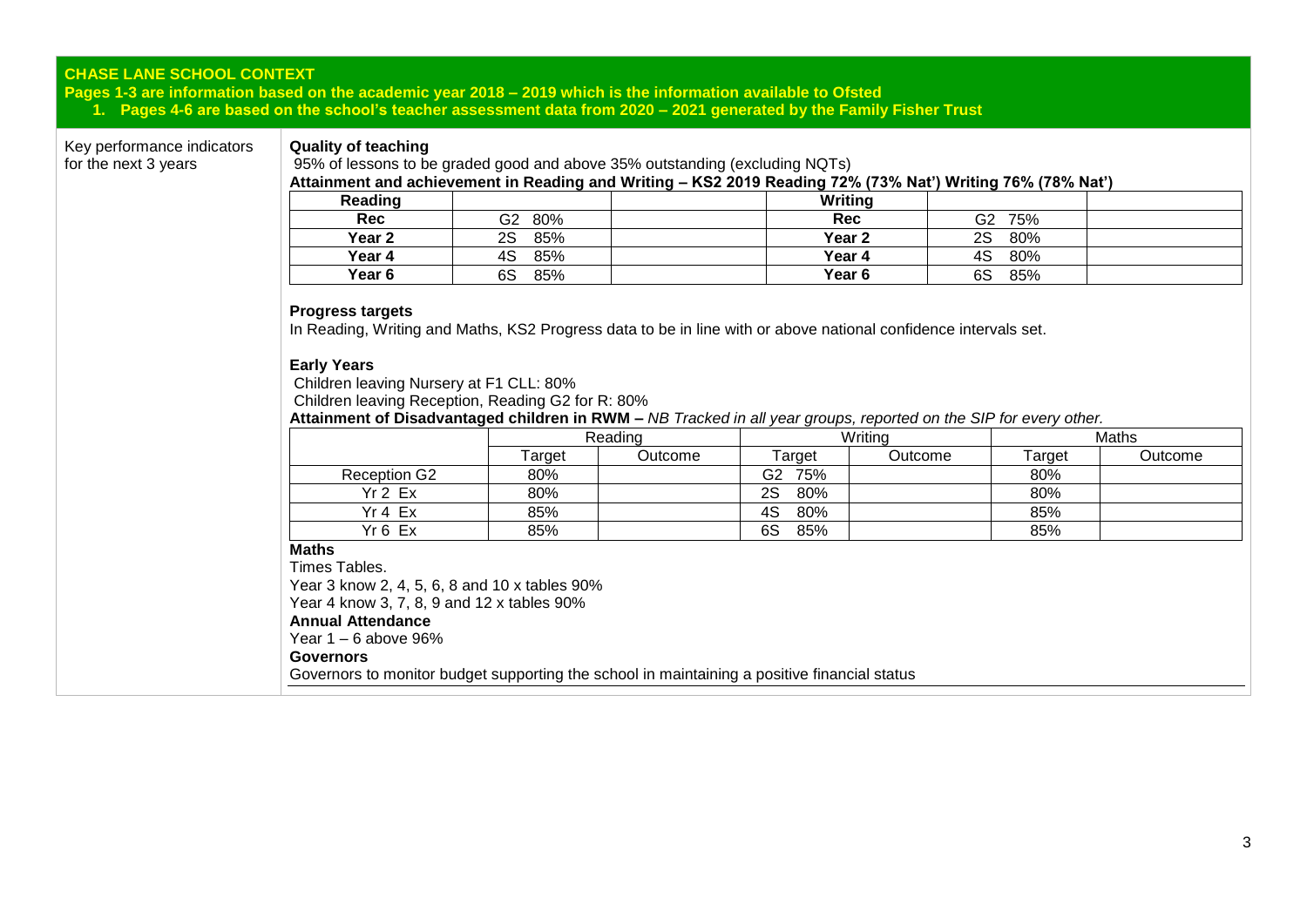| <b>CHASE LANE SCHOOL CONTEXT</b>                                                                                                              | Pages 1-3 are information based on the academic year 2018 - 2019 which is the information available to Ofsted<br>Pages 4-6 are based on the school's teacher assessment data from 2020 - 2021 generated by the Family Fisher Trust |               |                                                                       |                                  |                                                                                                       |               |                                                                                                                         |                                                                |                                                                   |  |
|-----------------------------------------------------------------------------------------------------------------------------------------------|------------------------------------------------------------------------------------------------------------------------------------------------------------------------------------------------------------------------------------|---------------|-----------------------------------------------------------------------|----------------------------------|-------------------------------------------------------------------------------------------------------|---------------|-------------------------------------------------------------------------------------------------------------------------|----------------------------------------------------------------|-------------------------------------------------------------------|--|
| roll                                                                                                                                          | Pan 614<br>Number of pupils on<br>On roll 614<br>Inc' Nurs 681                                                                                                                                                                     |               | Number of pupils eligible for pupil<br>premium                        |                                  | 135                                                                                                   |               | Number of pupils with<br>statement of special<br>educational needs (SEN)<br>or education, health and<br>care (EHC) plan |                                                                | <b>87 SEN</b><br>14 EHCP's                                        |  |
| Percentage of pupils                                                                                                                          | Year 1                                                                                                                                                                                                                             | 71%           |                                                                       | Percentage of pupils on track to |                                                                                                       |               | Year 1                                                                                                                  |                                                                | 10%                                                               |  |
| on track to meet                                                                                                                              | Year <sub>2</sub>                                                                                                                                                                                                                  | 53%           |                                                                       | exceed expected                  |                                                                                                       |               | Year <sub>2</sub>                                                                                                       |                                                                | 10%                                                               |  |
| expected                                                                                                                                      | Year <sub>3</sub>                                                                                                                                                                                                                  | 44%           |                                                                       | standard/attainment targets in   |                                                                                                       |               | Year <sub>3</sub>                                                                                                       |                                                                | 0%                                                                |  |
| standard/attainment                                                                                                                           | Year 4                                                                                                                                                                                                                             | 62%           |                                                                       | <b>RWM</b>                       |                                                                                                       |               | Year 4                                                                                                                  |                                                                | 2%                                                                |  |
| targets in RWM                                                                                                                                | Year 5                                                                                                                                                                                                                             | 64%           |                                                                       |                                  |                                                                                                       |               | Year 5                                                                                                                  |                                                                | 10%                                                               |  |
|                                                                                                                                               | Year 6                                                                                                                                                                                                                             | 65%           |                                                                       |                                  |                                                                                                       |               | Year <sub>6</sub>                                                                                                       |                                                                | 15%                                                               |  |
| middle (M), high (H) prior attainment)<br>R<br>0%<br>L:<br>(33)<br>9ch<br>89%<br>M:<br>56ch<br>(59)<br>100%<br>H:<br>(98)<br>13 <sub>ch</sub> | 2021 FFT Attainment at KS2 (% of pupils with low (L),<br><b>RWM</b><br>W<br>M<br>0%<br>0%<br>0%<br>(67)<br>(67)<br>66%<br>73%<br>88%<br>(83)<br>(64)<br>100%<br>100%<br>100%<br>(100)<br>(100)                                     |               | 2021 FFT Data Analysis Progress<br>Writing<br>Reading<br>$-7$<br>$-1$ | Maths<br>$+1$                    | Vulnerable<br>Groups<br>Ever <sub>6</sub><br>Boys to Girls<br><b>EAL</b><br><b>EHCP</b><br><b>SEN</b> |               | Reading<br>79%<br>74 - 87%<br>$(-13%)$<br>77%<br>0%<br>57%                                                              | Writing<br>74%<br>$65 - 74%$<br>$(-9%)$<br>71%<br>$0\%$<br>43% | Maths<br>89%<br>74 - 85%<br>$(-11\%)$<br>81%<br>$0\%$<br>43%      |  |
| additional language (EAL)                                                                                                                     | Percentage of pupils with English as an                                                                                                                                                                                            | 70%<br>475 ch | <b>Most recent</b><br>Ofsted grade                                    | Good                             | Staff turnover over the<br>previous year                                                              |               |                                                                                                                         |                                                                | 3 Teaching staff (1 retirement)<br>4 Support staff (1 retirement) |  |
| Overall<br><b>Attendance</b>                                                                                                                  | <b>Autumn</b>                                                                                                                                                                                                                      |               | 97.7%                                                                 | <b>Persistent absence</b>        |                                                                                                       | <b>Autumn</b> |                                                                                                                         |                                                                | 5.0                                                               |  |
|                                                                                                                                               | <b>Spring</b>                                                                                                                                                                                                                      | 98.3%         |                                                                       |                                  |                                                                                                       |               | <b>Spring</b>                                                                                                           |                                                                | 5.9                                                               |  |
|                                                                                                                                               | Summer                                                                                                                                                                                                                             |               |                                                                       | 95.9%                            |                                                                                                       | <b>Summer</b> |                                                                                                                         |                                                                | 7.5                                                               |  |
|                                                                                                                                               | 97.3%<br>Average                                                                                                                                                                                                                   |               |                                                                       | <b>End of Year</b>               |                                                                                                       |               | 4.4                                                                                                                     |                                                                |                                                                   |  |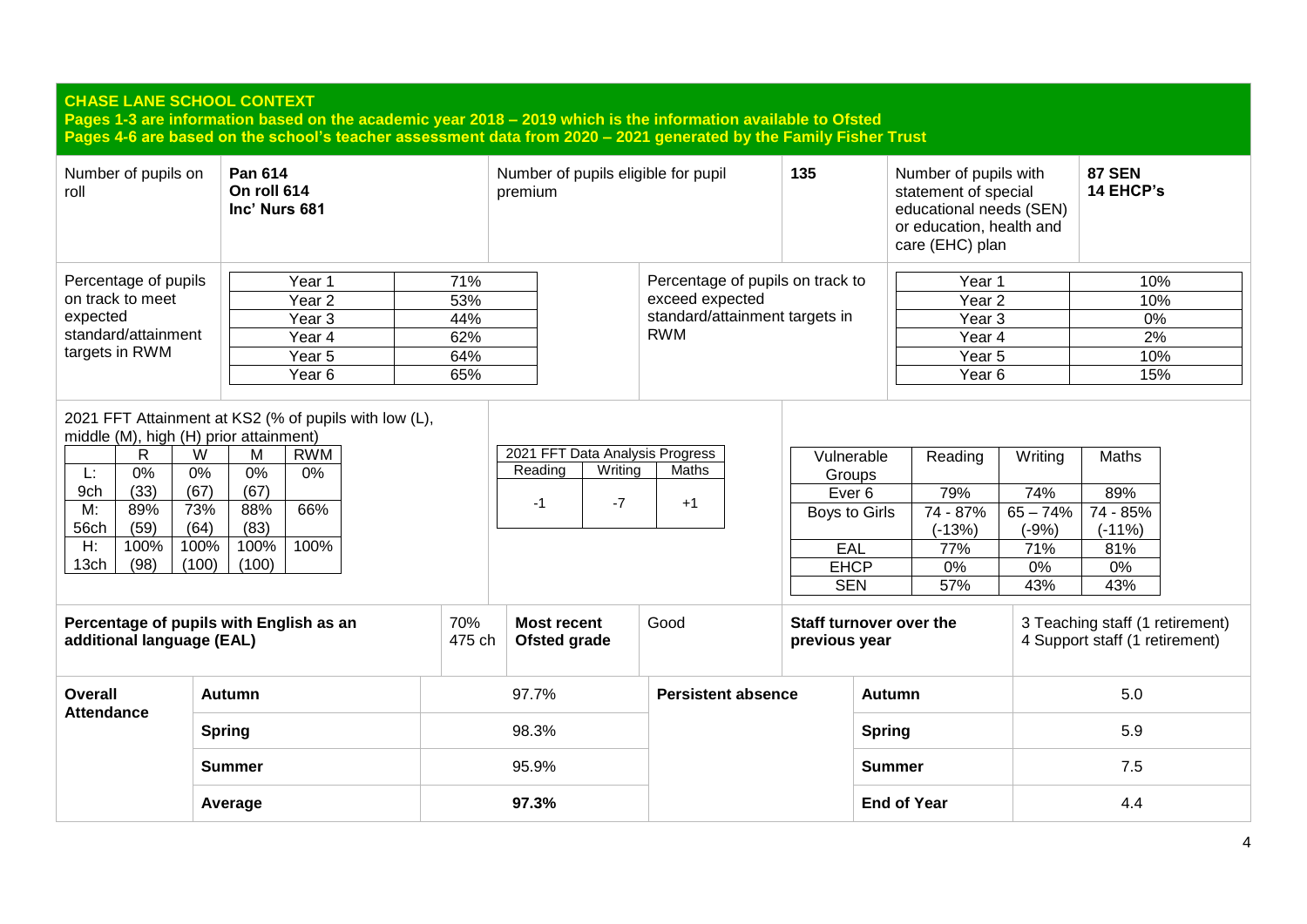**Pages 1-3 are information based on the academic year 2018 – 2019 which is the information available to Ofsted Pages 4-6 are based on the school's teacher assessment data from 2020 – 2021 generated by the Family Fisher Trust**

|                                                                                                                                                                                                                                                                                                                                                                                                                                | School closures due to COVID - 19                                                                                                                                                                                                                                                                                                                                                                                                                                                       |  | School closures due to COVID - 19 |  |  |  |
|--------------------------------------------------------------------------------------------------------------------------------------------------------------------------------------------------------------------------------------------------------------------------------------------------------------------------------------------------------------------------------------------------------------------------------|-----------------------------------------------------------------------------------------------------------------------------------------------------------------------------------------------------------------------------------------------------------------------------------------------------------------------------------------------------------------------------------------------------------------------------------------------------------------------------------------|--|-----------------------------------|--|--|--|
| Key Ofsted actions<br>attendance improves so that it is consistently at or above the national averages for all groups of pupils, particularly disadvantaged pupils<br>from last report<br>Systematic consultation with parents is developed further to gain feedback on the effectiveness of the school's work, and to help parents<br>have a clearer understanding of their child's progress, both academically and socially. |                                                                                                                                                                                                                                                                                                                                                                                                                                                                                         |  |                                   |  |  |  |
| Key staffing areas of<br>issue                                                                                                                                                                                                                                                                                                                                                                                                 | Summer 2020 governors approved and appointed 1 teacher over needs to increase quality first teaching provision to support the COVID catch up.                                                                                                                                                                                                                                                                                                                                           |  |                                   |  |  |  |
| <b>Budget information</b>                                                                                                                                                                                                                                                                                                                                                                                                      | Budget is presented to the governing body on quarterly cycle.<br>Submission is made to the Local Authority quarterly.<br>Governors are satisfied with the current financial status and are monitoring the five-year plan on a quarterly cycle.<br>3-year projection remains positive although a historical miscalculation at local authority level in the pay of support staff will need to be rectified. The<br>cost is currently unknown but likely to impact on the three-year plan. |  |                                   |  |  |  |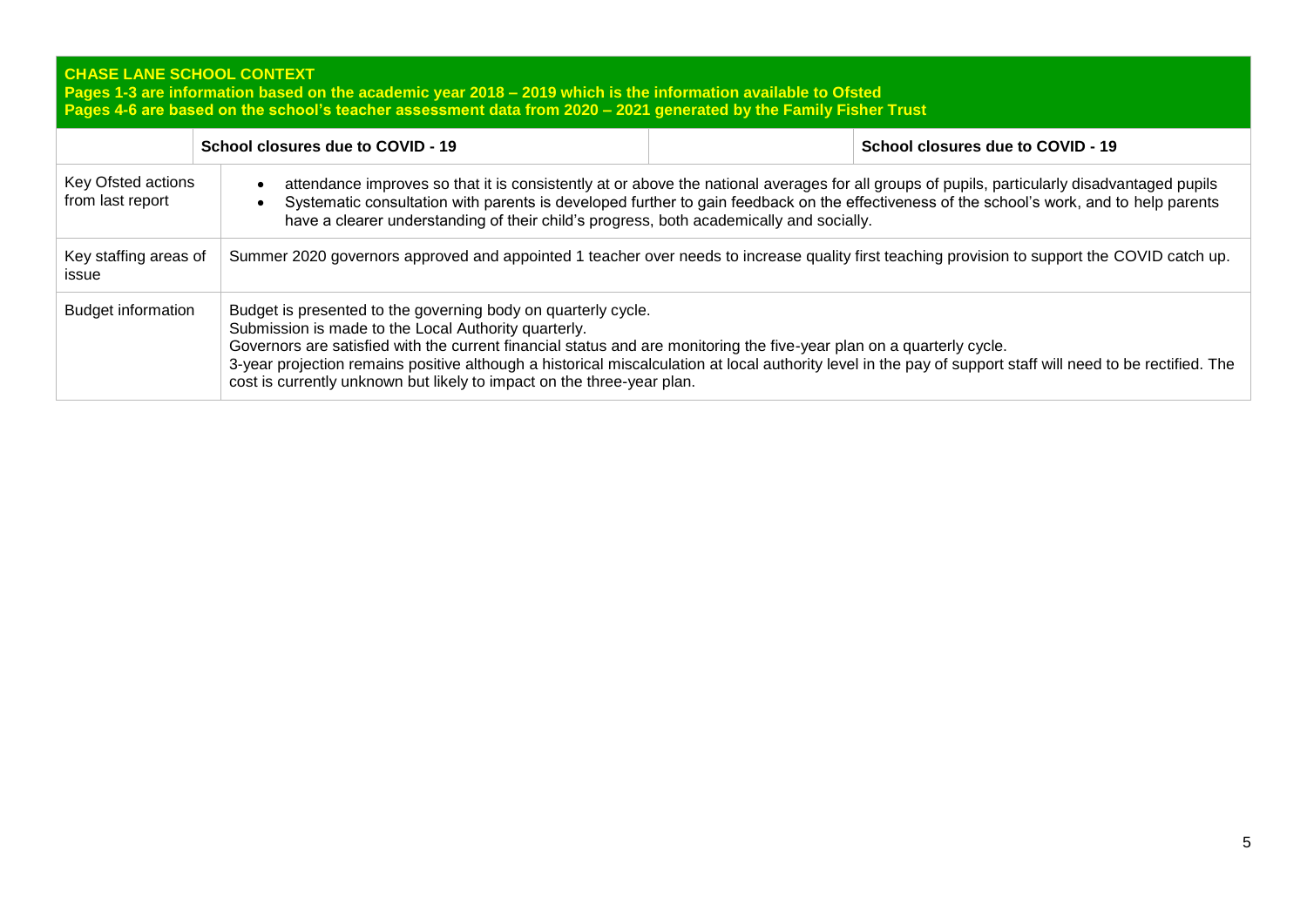**Pages 1-3 are information based on the academic year 2018 – 2019 which is the information available to Ofsted Pages 4-6 are based on the school's teacher assessment data from 2020 – 2021 generated by the Family Fisher Trust**

Key performance indicators for the next 3 years

#### **Quality of teaching**

93% of lessons to be graded good and above 37% outstanding (excluding NQTs), (summer 2021) **Attainment and achievement in Reading and Writing – FFT in line with national for attainment and progress across reading, writing and maths**

|                   | Reading<br>Outcome 2021 |    |        | Writing<br>Outcome 2021 |    |                   |            | <b>Maths</b><br>Outcome 2021 |
|-------------------|-------------------------|----|--------|-------------------------|----|-------------------|------------|------------------------------|
| Rec               | G2<br>80%               |    | Rec    | G2<br>75%               |    | Rec               | G2<br>-80% |                              |
| Year <sub>2</sub> | 85%<br>2S               |    | Year 2 | 2S<br>80%               | 59 | <b>Year 2</b>     | 2S<br>80%  |                              |
| Year 4            | 85%<br>4S               | 69 | Year 4 | 80%<br>4S               | 72 | Year 4            | 85%<br>4S  | 72                           |
| Year 6            | 85%<br>6S               | 80 | Year 6 | 6S<br>85%               | 70 | Year <sub>6</sub> | 6S<br>85%  | 79                           |

#### **Progress targets**

In Reading, Writing and Maths, KS2 Progress data to be in line with or above national confidence intervals set.

#### **Early Years**

Children leaving Nursery at F1 CLL: 80% Children leaving Reception, Reading G2 for R: 80%

**Attainment of Disadvantaged children in RWM –** *NB Tracked in all year groups, reported on the SIP for every other.*

|                    | Reading       |              |           | Writing      | <b>Maths</b> |              |  |
|--------------------|---------------|--------------|-----------|--------------|--------------|--------------|--|
|                    | <b>Target</b> | Outcome 2021 | Target    | Outcome 2021 | Target       | Outcome 2021 |  |
| Reception G2       | 80%           | 47%          | G2<br>75% | 32%          | 80%          | 42%          |  |
| Yr 2 Ex            | 80%           | 69%          | 2S<br>80% | 38%          | 80%          | 46%          |  |
| Yr 4 Ex            | 85%           | 58%          | 80%<br>4S | 58%          | 85%          | 67%          |  |
| Yr <sub>6</sub> Ex | 85%           | 81%          | 6S<br>85% | 69%          | 85%          | 77%          |  |

#### **Maths**

Times Tables.

Year 3 know 2, 4, 5, 6, 8 and 10 x tables 90%

Year 4 know 3, 7, 8, 9 and 12 x tables 90%

#### **Annual Attendance**

Year 1 – 6 above 96%

**Governors**

Governors to monitor budget supporting the school in maintaining a positive financial status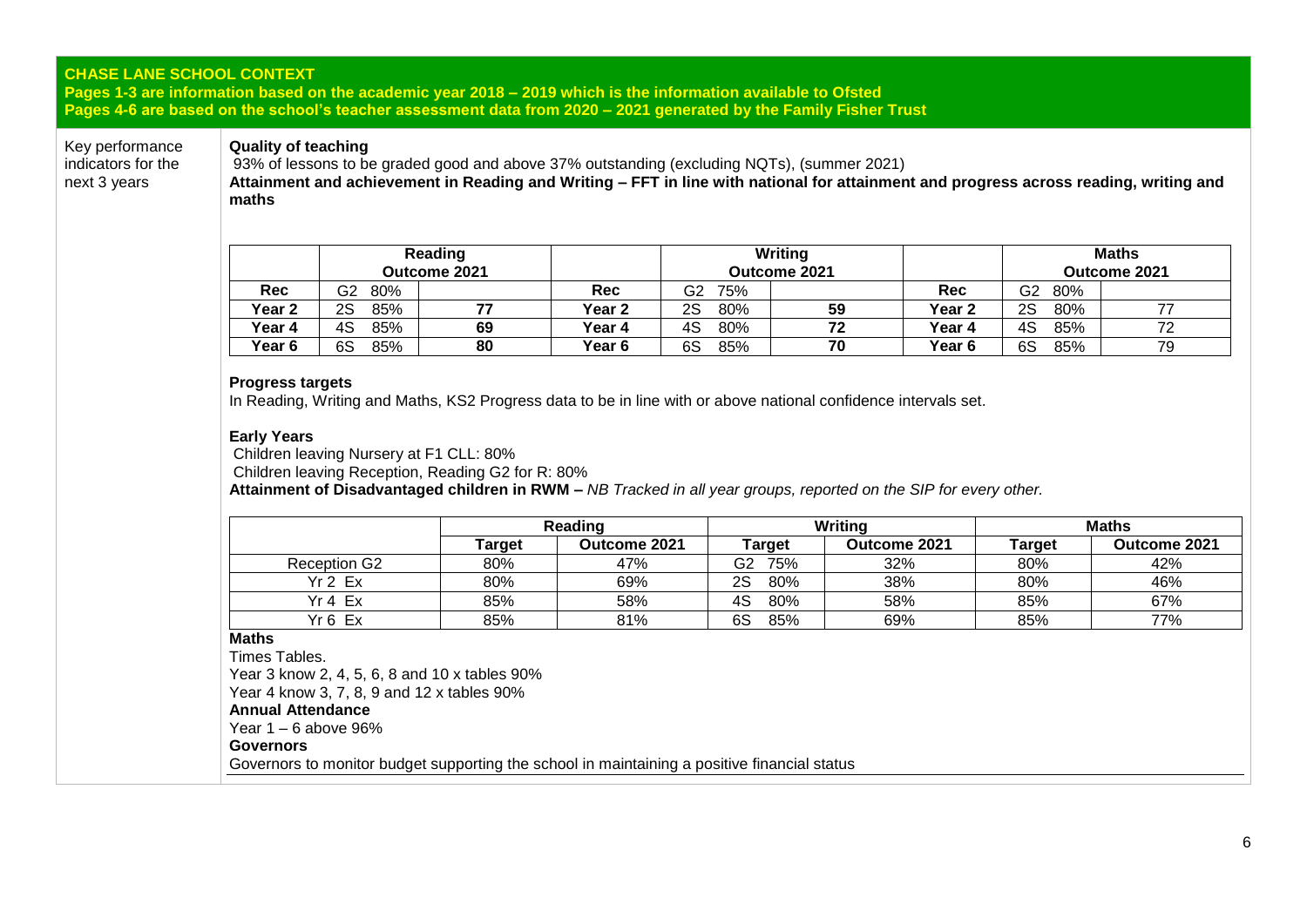| <b>Key Priorities</b> |                                                                                                                                                   |
|-----------------------|---------------------------------------------------------------------------------------------------------------------------------------------------|
| Achievement gaps      | Lower attaining in Reading (9ch)<br>First language English (33ch)<br>Girls writing (37ch)<br>Autumn term (26 ch)<br>Disadvantaged reading (19 ch) |
| <b>Key Priority 1</b> | Maintain robust provisions to ensure the physical and mental<br>wellbeing of all pupils and staff post pandemic                                   |
| <b>Key Priority 2</b> | Further develop the tracking of progress for higher, middle and<br>lower attainers                                                                |
| <b>Key Priority 3</b> | Maintain a robust breadth to the curriculum embedding foundation<br>subject end points                                                            |
| <b>Key Priority 4</b> | Reduce the gap for disadvantaged children across the school                                                                                       |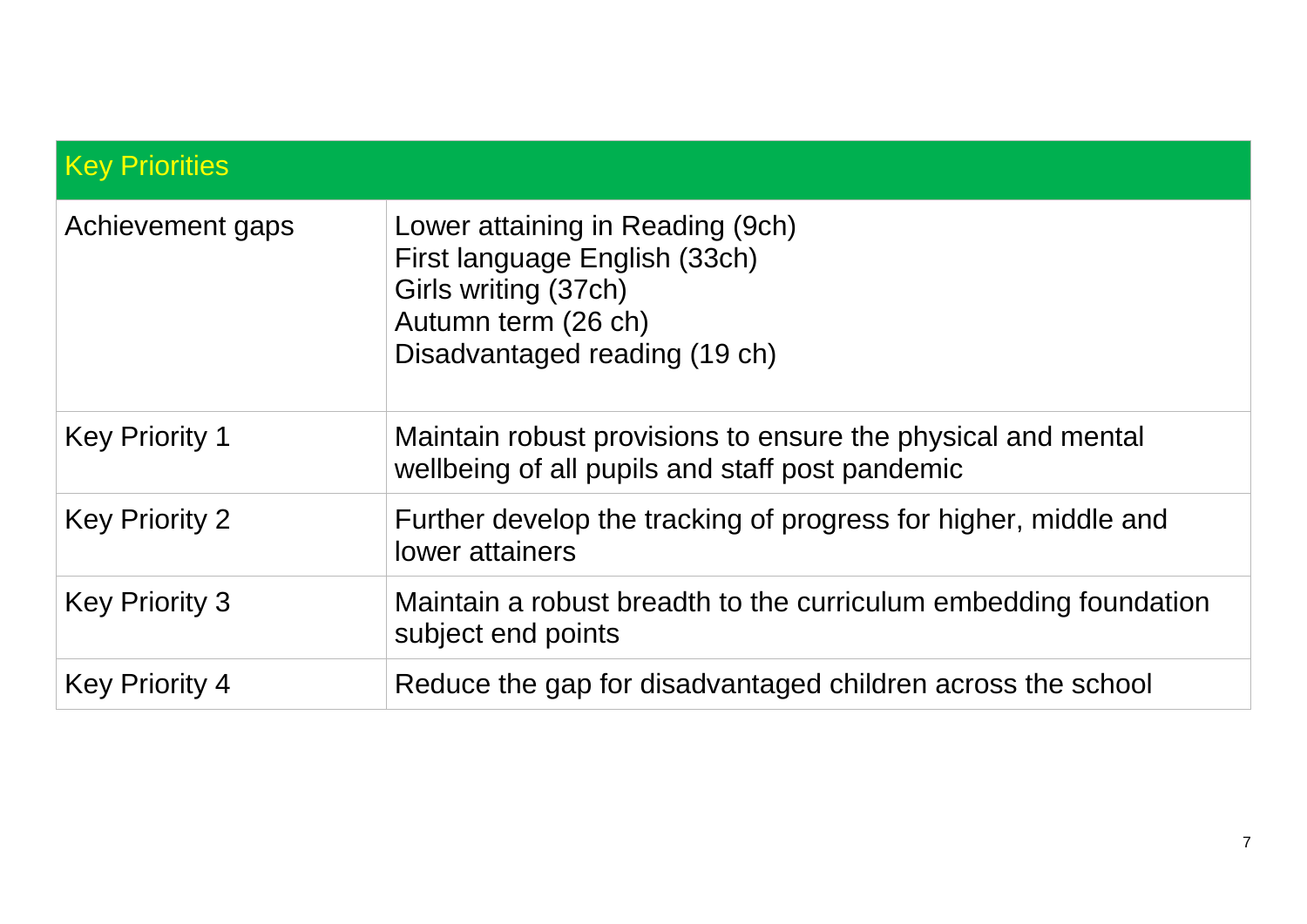### Key Priority 1 – (Intent) Maintain robust provisions to ensure the physical and mental wellbeing of all pupils and staff post pandemic

| <b>ACTION</b><br>(Implementation)                                                                                                                                             | <b>TIMESCALE</b> | <b>PERSON</b><br><b>RESPONSIBLE</b> | <b>BUDGET/RESOURCE</b><br><b>IMPLICATIONS</b> | <b>MONITORING</b><br>(WHO BY AND<br>HOW OFTEN) | <b>SUCCESS</b><br><b>CRITERIA</b>                                                                         | <b>REVIEW</b><br>(Impact)                                                                                                                                                                                                                                                                       |
|-------------------------------------------------------------------------------------------------------------------------------------------------------------------------------|------------------|-------------------------------------|-----------------------------------------------|------------------------------------------------|-----------------------------------------------------------------------------------------------------------|-------------------------------------------------------------------------------------------------------------------------------------------------------------------------------------------------------------------------------------------------------------------------------------------------|
| Pupil and staff surveys at start<br>and end of year to measure<br>impact of actions and gain<br>insight into the physical and<br>mental wellbeing of both staff<br>and pupils | Ongoing          | NH/SB                               | £300 Survey Monkey                            | NH/SLT<br>X2 annually                          | 95%-100%<br>of surveys<br>show a<br>positive<br>improvement<br>on staff and<br>pupils mental<br>wellbeing | Autumn 1- pupil and staff wellbeing<br>suvey completed.<br>Results shared with SLT and action<br>points created.<br>SPR' - next survey due in summer term.                                                                                                                                      |
| Well-being leads to provide<br>termly report to well-being<br>governor                                                                                                        | Ongoing          | CH/JWing                            | UPS pay grades x2                             | CJ/Governors                                   | Termly report<br>presented to<br>governor                                                                 | CH/JWING met with well-being governor<br>on 09.11.21 and 27.5.21. Reviewed<br>wellbeing initiatives and survey results.<br><b>Spring term</b><br>10/03/22 link governor update with staff<br>and child well-being co-ord's<br>22/03/22 link governor report to<br>governing body made available |

Children's wellbeing actions

| Ensure that wellbeing activities<br>are directed throughout the<br>Autumn term, including;<br>Team building exercise<br>Reflective opportunities<br><b>PSHE lessons/feelings</b><br>Values<br>Celebrate excellent<br>learning behaviours<br>with parents. | Ongoing | <b>PSHE</b> coordinator<br>and Children well<br>being lead | UPS pay grades x1 | CH Weekly | 100% class<br>timetables<br>include 2x<br>weekly well-<br>being<br>sessions<br>PSHE /well-<br>being<br>lessons<br>evident on<br>95%-100%<br>of flipcharts | All teaching staff have timetabled<br>wellbeing and PHSE sessions weekly,<br>focusing on reflection, discussion and<br>opportunities for expression to improve<br>wellbeing.<br>Spring term $-$<br>Place 2 Be booked to start in the<br>summer term |
|-----------------------------------------------------------------------------------------------------------------------------------------------------------------------------------------------------------------------------------------------------------|---------|------------------------------------------------------------|-------------------|-----------|-----------------------------------------------------------------------------------------------------------------------------------------------------------|-----------------------------------------------------------------------------------------------------------------------------------------------------------------------------------------------------------------------------------------------------|
|-----------------------------------------------------------------------------------------------------------------------------------------------------------------------------------------------------------------------------------------------------------|---------|------------------------------------------------------------|-------------------|-----------|-----------------------------------------------------------------------------------------------------------------------------------------------------------|-----------------------------------------------------------------------------------------------------------------------------------------------------------------------------------------------------------------------------------------------------|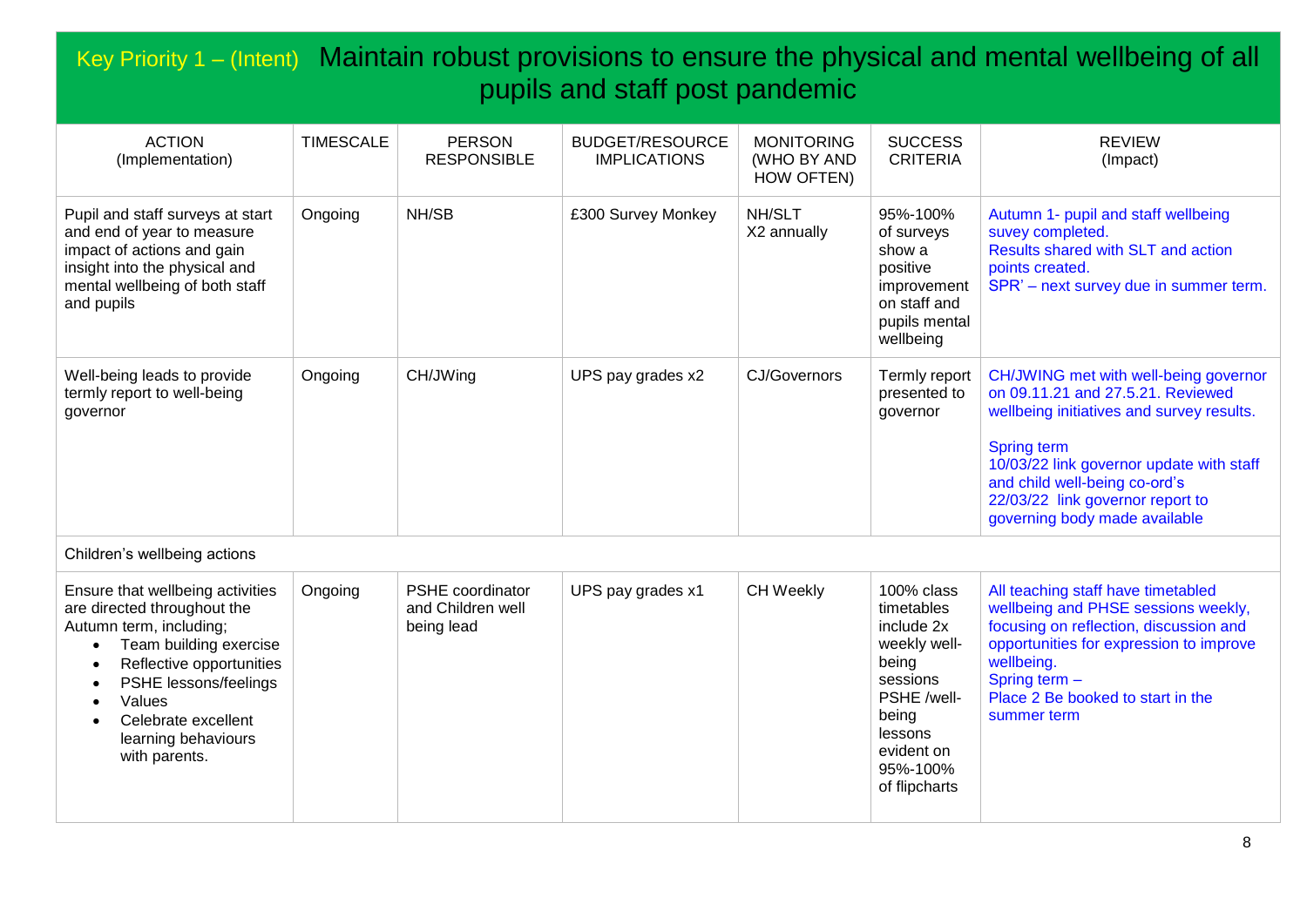| Aut transition for Reception to<br>Year 1 to facilitate free flow<br>activities leading to a carousel                                                                                                              | Aut term | RH/Year 1 teacher's                    | <b>TBC</b>         | RH/AK weekly                                         | 100% of year<br>1 children<br>have access<br>to free flow<br>act'                                                                                                                    | Y1 transition facilitated free-flow<br>activities alongside carousel.<br><b>Completed</b>                                                                                                                                                          |
|--------------------------------------------------------------------------------------------------------------------------------------------------------------------------------------------------------------------|----------|----------------------------------------|--------------------|------------------------------------------------------|--------------------------------------------------------------------------------------------------------------------------------------------------------------------------------------|----------------------------------------------------------------------------------------------------------------------------------------------------------------------------------------------------------------------------------------------------|
| Develop provisions that<br>promote healthy eating<br>communications to parents<br>lunch box leaflet drops                                                                                                          | Ongoing  | CJ/MDA's                               | £2,000 school Ping | SLT to monitor<br>on a daily basis<br>in their phase | Leaflet drops<br>reduce<br>throughout<br>the year                                                                                                                                    | Regular reminders have been included in<br>the school's newsletter.<br>Spr' - updates continue in newsletter on<br>a regular basis<br>Eating vegetables campaign actively<br>promoted in lunch serving area including<br>daily fresh veg' display. |
| Embed mindfulness techniques<br>and facilitate opportunities for<br>pupils to reflect on their<br>experiences<br>end of day reflection in class<br>end of week reflection in<br>homework<br>mindfulness class book | Ongoing  | <b>CH</b>                              | UPS pay grades x1  | CH to report to<br>CJ half termly                    | 100% of year<br>groups<br>evidence<br>reflection<br>activities                                                                                                                       | CH directed all teaching staff via INSET<br>to use time during the day for<br>mindfulness sessions and daily<br>reflections.                                                                                                                       |
| Further develop opportunities<br>for physical exercise for pupils<br>further promote physical<br>activities in core subjects<br>actively promote Cycle<br>Confident<br>actively promote STARS                      | Ongoing  | NH/CH/JWINGROVE<br>all class teacher's | Nil                | NH termly                                            | 100% of yr 6<br>children<br>offered cycle<br>confident<br>scheme<br>Achieved the<br>bronze<br><b>STARS</b><br>award<br>Monitoring of<br>maths<br>planning<br>provides<br>evidence of | Spring term -<br><b>Awarded TFL Bronze award for STARS</b><br>initiative Jan 2022.                                                                                                                                                                 |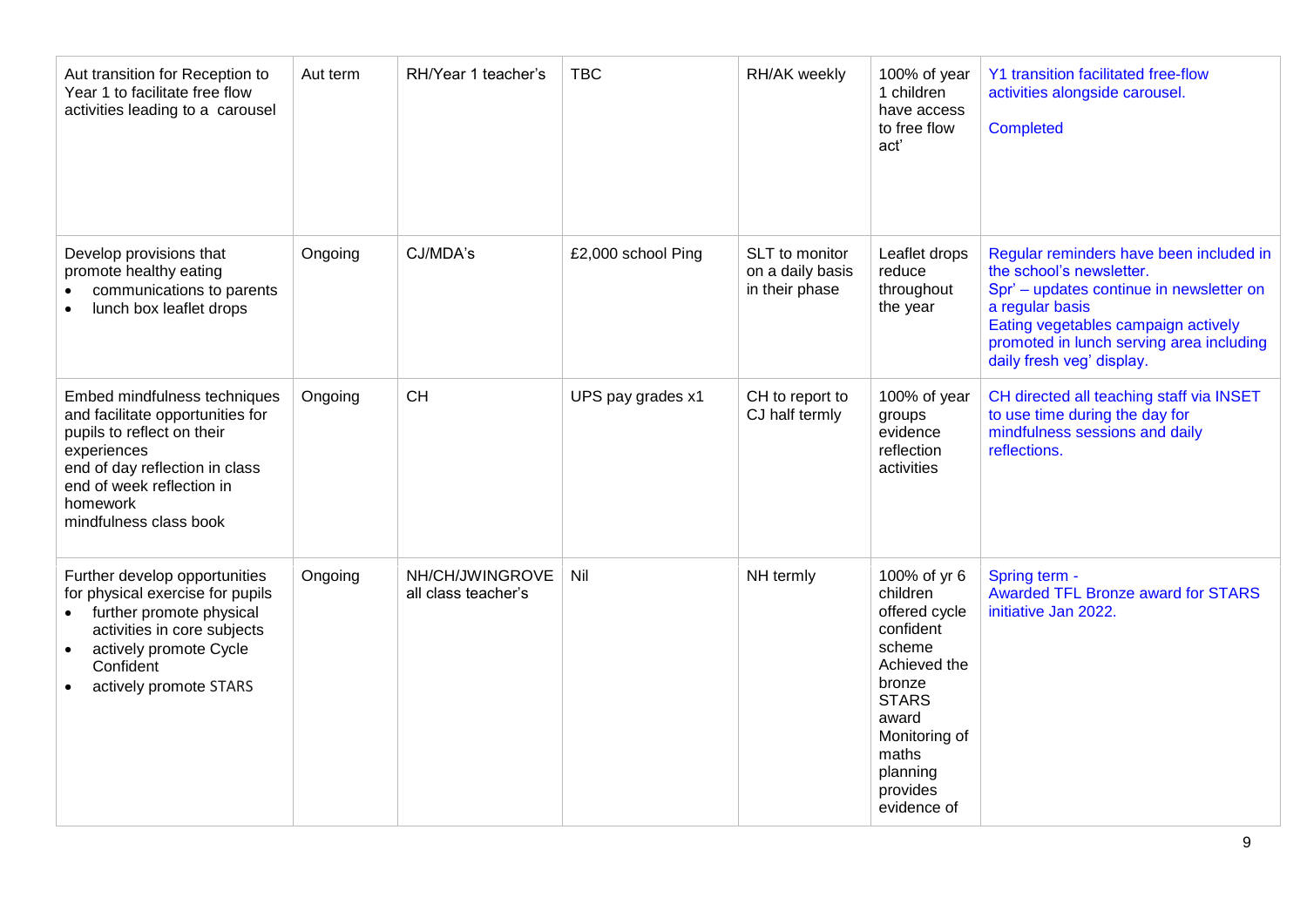|                                                                                                                                                                                                                                                                                                                            |          |                     |     |           | physical<br>activities                                          |                                                                                                                                                                                                                                                   |
|----------------------------------------------------------------------------------------------------------------------------------------------------------------------------------------------------------------------------------------------------------------------------------------------------------------------------|----------|---------------------|-----|-----------|-----------------------------------------------------------------|---------------------------------------------------------------------------------------------------------------------------------------------------------------------------------------------------------------------------------------------------|
| Increase timetabled slots for<br>the teaching of reading and<br>maths (number) skills during<br>the Aut term. To be reviewed<br>and considered for Spring term<br>implementation<br>• x2 PM sessions reading<br>x2 PM sessions maths<br>x2 sessions phonics (year 1<br>only)<br>counting/timetables at<br>transition times | Aut term | All class teacher's | Nil | <b>NH</b> | 100% of<br>classes have<br>timetabled<br>additional<br>sessions | 100% of classes in year 1 to 6 have<br>planned this in for the autumn and spring<br>terms.<br>To be discontinued for the summer of<br>2022 – focus to be a return to the full<br>breadth of curriculum for maximum<br>engagement by all children. |

#### **Staff's wellbeing actions Staff's wellbeing actions**

| JWing<br>Ongoing<br>UPS pay grades x1<br>Once a week staff given a led wellbeing<br>JWing report<br>100% of staff<br>activity for them to take part in before<br>half termly to CJ<br>have the<br><b>INSET</b> meetings<br>and governors<br>opportunity<br>to access<br>well- being<br>School signed up and staff signposted to<br>aut term well-being day<br>THRIVE app, to support all staff<br>activities<br>Covid risk<br>wellbeing<br>assessment/staffroom<br>display to sign post<br>Spring term $-$<br>staff to a range of well-<br>Staff take place in regular short activities<br>being resources<br>that promote wellness in staff meeting<br>Staff meeting to include<br>time.<br>5 min mindfulness<br>activities rotated with 5<br>min physical activities<br>Regular LSA meetings<br>including mindfulness |                                                                                                                       |  |  |  |
|-------------------------------------------------------------------------------------------------------------------------------------------------------------------------------------------------------------------------------------------------------------------------------------------------------------------------------------------------------------------------------------------------------------------------------------------------------------------------------------------------------------------------------------------------------------------------------------------------------------------------------------------------------------------------------------------------------------------------------------------------------------------------------------------------------------------------|-----------------------------------------------------------------------------------------------------------------------|--|--|--|
|                                                                                                                                                                                                                                                                                                                                                                                                                                                                                                                                                                                                                                                                                                                                                                                                                         | Embed consistent mindfulness<br>techniques and opportunities<br>for staff to reflect on their<br>experiences/practice |  |  |  |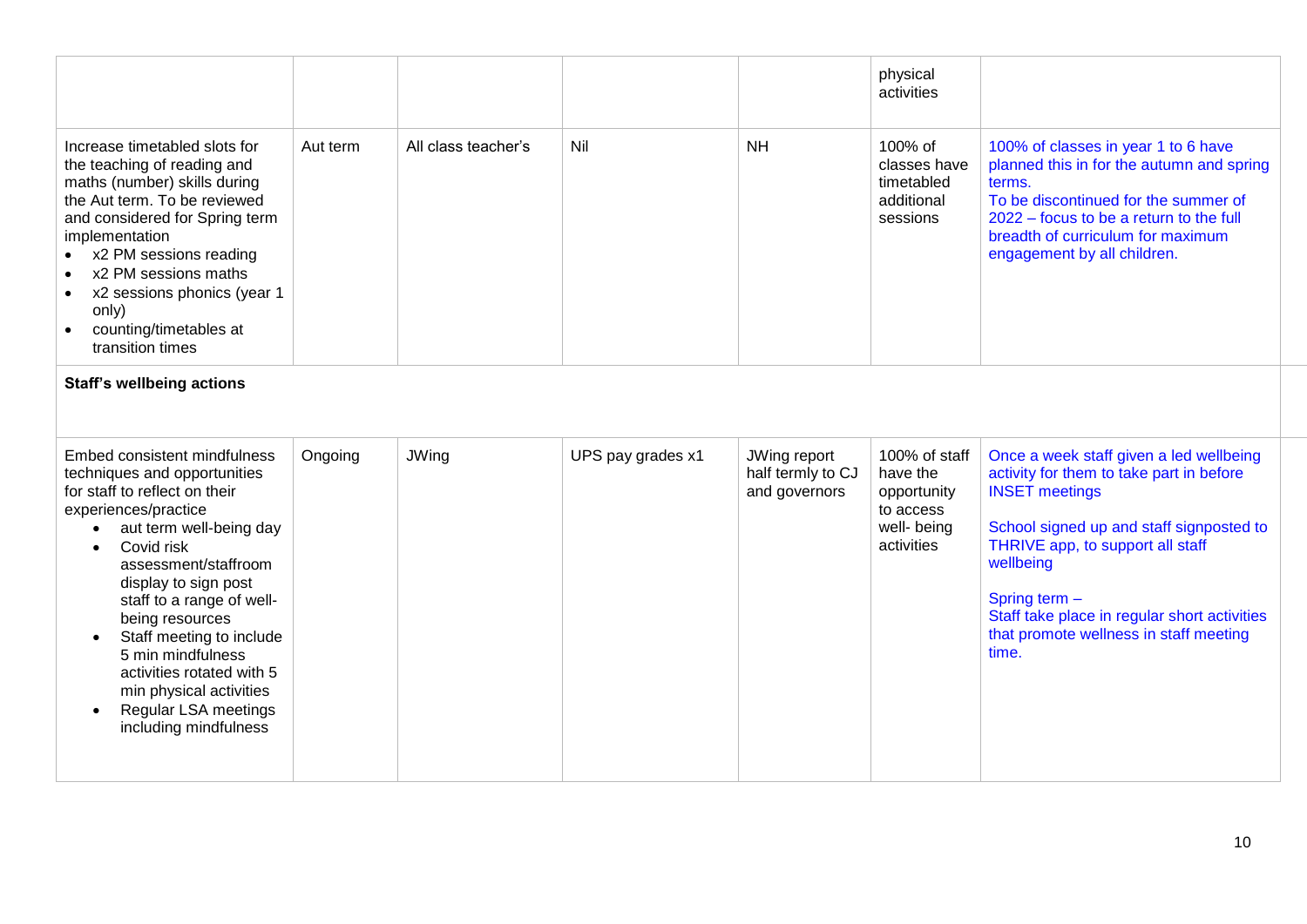| Provide social wellbeing<br>opportunities for staff<br>half - termly staff social<br>activity e.g. online quiz                                                                                                                                       | Ongoing  | JWing        | UPS pay grades x1 | JWing report<br>half termly to CJ                                                           | 100% of staff<br>have the<br>opportunity<br>to access<br>well- being<br>activities    | <b>Christmas party</b><br><b>Staff breakfast</b><br><b>Wellbeing day</b><br>Relaxing of covid regulations will make<br>this easier going forward<br>Spring term -<br>Christmas breakfast was provided to all<br>that wanted to take part.<br>Other restrictions still in place |
|------------------------------------------------------------------------------------------------------------------------------------------------------------------------------------------------------------------------------------------------------|----------|--------------|-------------------|---------------------------------------------------------------------------------------------|---------------------------------------------------------------------------------------|--------------------------------------------------------------------------------------------------------------------------------------------------------------------------------------------------------------------------------------------------------------------------------|
| Further develop opportunities<br>for physical exercise for staff<br>Staff meeting to include 5<br>min mindfulness activities<br>rotated with 5 min physical<br>activities<br>Termly physical staff<br>activity e.g. forest walk,<br>game of football | Ongoing  | <b>JWing</b> | UPS pay grades x1 | CJ                                                                                          | 100% of staff<br>have the<br>opportunity<br>to participate<br>in physical<br>exercise |                                                                                                                                                                                                                                                                                |
| Provide safe places where staff<br>can work and relax away from<br>children<br>staffroom and KS1 ICT<br>suite to be used as a place<br>to take refreshments<br>KS2 ICT suite quiet space<br>for PPA                                                  | Sep 2021 | CJ           | Nil cost          | SLT to ensure<br>that spaces are<br>used<br>responsibly for<br>social distancing<br>reasons | 100% of staff<br>have access<br>to quiet<br>spaces away<br>from children              | There are currently 3 staff rooms as well<br>as 2 quiet rooms for staff to work and<br>make use of away from children<br>Spring term -<br>This continues to be the case and an<br>outdoor summer area will be reopened<br>soon                                                 |
| Provide opportunities for all<br>staff to raise any well-being<br>concerns anonymously to SLT<br>via staff well-being lead                                                                                                                           | Sep 2021 | CJ/ JWing    | UPS pay grades x1 | <b>JWing</b>                                                                                | 100% of staff<br>know they<br>can raise any<br>concerns<br>anonymously                | The reporting system has been sign<br>posted to all staff. It has been<br>anonymously used by several members<br>of staff, with points raised being actioned<br>upon by SLT                                                                                                    |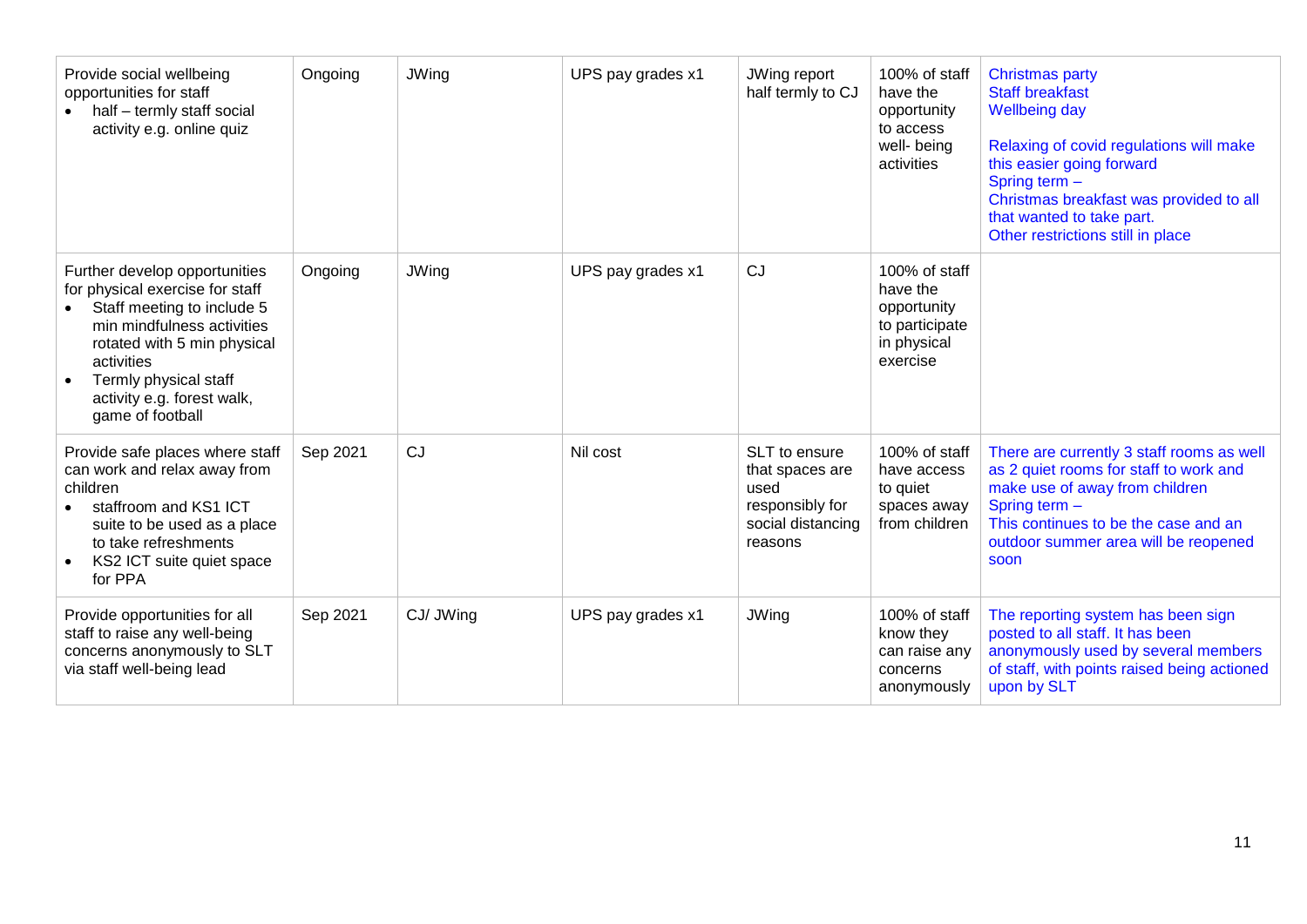| Key Priority 2 - (Intent)                                                                                                                                                                                                                                                            |                  |                                     | <b>attainers</b>                              |                                                   |                                                                                                                                                                                           | Further develop the tracking of progress for higher, middle and lower                                                                                                                                                                                                    |  |  |  |  |  |  |
|--------------------------------------------------------------------------------------------------------------------------------------------------------------------------------------------------------------------------------------------------------------------------------------|------------------|-------------------------------------|-----------------------------------------------|---------------------------------------------------|-------------------------------------------------------------------------------------------------------------------------------------------------------------------------------------------|--------------------------------------------------------------------------------------------------------------------------------------------------------------------------------------------------------------------------------------------------------------------------|--|--|--|--|--|--|
| <b>ACTION</b><br>(Implementation)                                                                                                                                                                                                                                                    | <b>TIMESCALE</b> | <b>PERSON</b><br><b>RESPONSIBLE</b> | <b>BUDGET/RESOURCE</b><br><b>IMPLICATIONS</b> | <b>MONITORING</b><br>(WHO BY<br>AND HOW<br>OFTEN) | <b>SUCCESS</b><br><b>CRITERIA</b>                                                                                                                                                         | <b>REVIEW</b><br>(Impact)                                                                                                                                                                                                                                                |  |  |  |  |  |  |
| The schools current IDSR identifies that middle attainers in reading and writing are less successful than their peers. The actions in this section are planned to<br>address the issues identified in the IDSR and to further improve the use of progress data in all core subjects. |                  |                                     |                                               |                                                   |                                                                                                                                                                                           |                                                                                                                                                                                                                                                                          |  |  |  |  |  |  |
| To work alongside SBS to adapt<br>SIMS to enable teachers to<br>clearly track the flight path for<br>higher, middle and lower<br>attainers                                                                                                                                           | Autumn 21        | NH/SB                               | SBS- £550 per day                             | CJ Aut term                                       | 100% of teacher's<br>engage with<br>progress data to<br>identify children not<br>on target to<br>achieve their flight<br>path                                                             | Autumn 1- attainment sheets on<br>SIMs adapted to track progress from<br>the previous key stage.<br>Spring term -<br>Trackers have been fine-tuned and<br>data presented to curriculum<br>governors.<br>Further development needed to<br>assess progress within the EYFS |  |  |  |  |  |  |
| Develop the data track sheets so<br>that flight path of higher, middle<br>and lower attainers are<br>monitored                                                                                                                                                                       | Autumn 21        | NH/SB                               | Nil                                           | CJ Aut term                                       | 100% of the data<br>track sheets will<br>show evidence of<br>tracking higher,<br>middle and lower<br>attainers                                                                            | Autumn 1- Data track sheets<br>adapted ready for Autumn term data<br>track meetings.<br>Spring term -<br>Data track mtgs are now identifying<br>children in the middle and higher<br>attaining groups that are not on their<br>flight path.                              |  |  |  |  |  |  |
| ELT to provide training to SLT to<br>enable them to conduct data<br>track meetings with a focus on<br>the flight path of all children<br>Teacher's understand<br>the purpose of tracking<br>the flight path higher,<br>middle and lower<br>attainers                                 | Autumn 21        | NH/SB                               | Nil                                           | CJ Aut term                                       | 100% of SLT are<br>confident and<br>understand how to<br>deliver data track<br>meetings<br>100% of teacher's<br>understand why we<br>are tracking higher<br>middle and lower<br>attainers | Autumn 1- training provided to SLT<br>and teachers. ELT on hand to<br>support SLT during data track phase<br>meetings.<br>Spring term -<br>Phase meetings and HT have<br>completed all spring term data track<br>meetings                                                |  |  |  |  |  |  |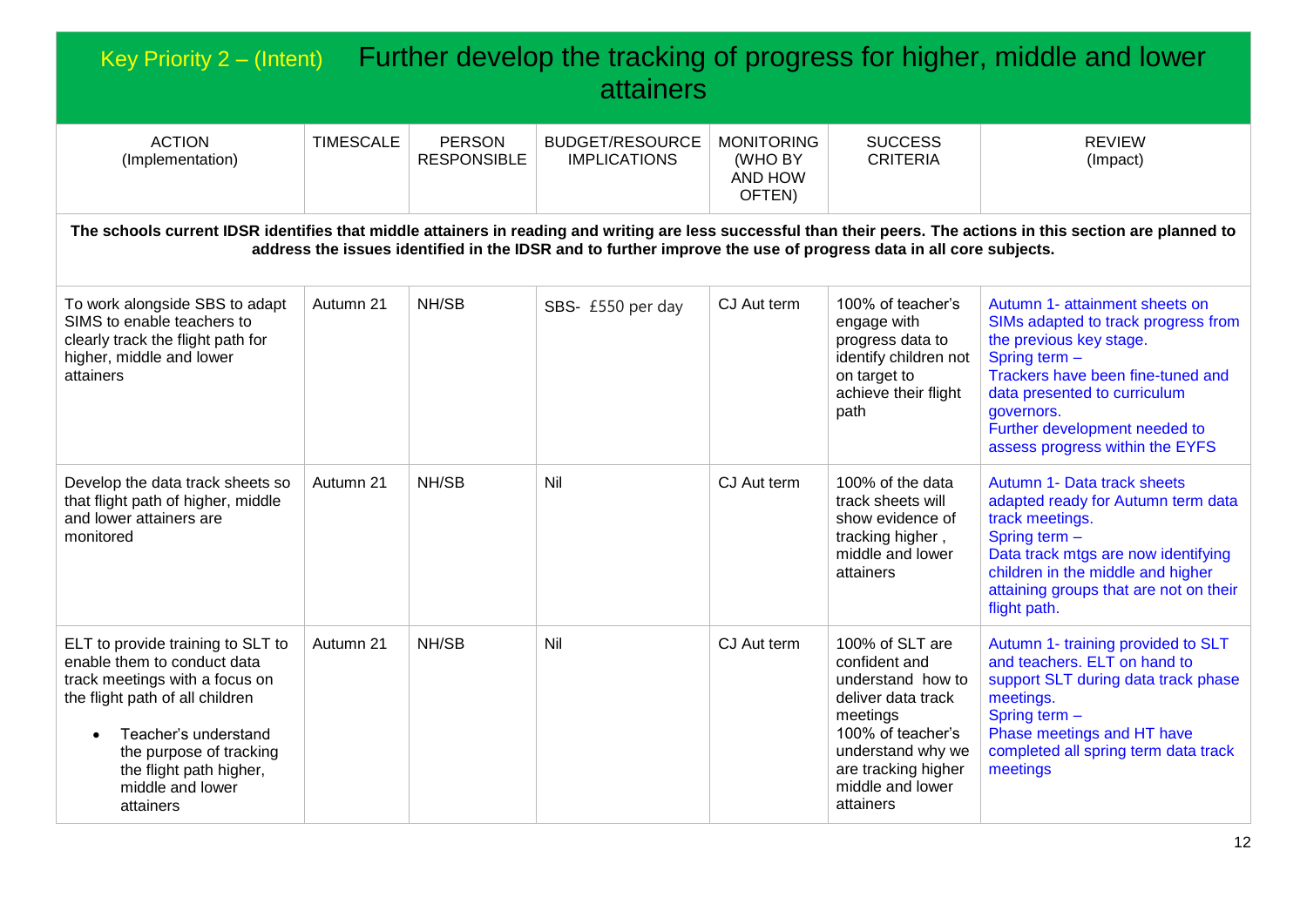| Develop the termly assessment<br>report to governors, including a<br>section that provides information<br>on the flight path of the higher,<br>middle and lower attainers | Autumn 21 | NH/SB    | Nil | CJ Termly | The termly<br>assessment report<br>to governors<br>includes the<br>progress of the<br>higher, middle and<br>lower attainers | Attainment and progress reports to<br>parents adapted to reflect change<br>Spring term -<br>Data shared adapted based on last<br>year's base line assessment made<br>in all year groups. Assessments now<br>made based on year on year<br>comparisons. Younger children are<br>displaying signs that reflect the<br>impact on their learning of the<br>lockdowns. |
|---------------------------------------------------------------------------------------------------------------------------------------------------------------------------|-----------|----------|-----|-----------|-----------------------------------------------------------------------------------------------------------------------------|-------------------------------------------------------------------------------------------------------------------------------------------------------------------------------------------------------------------------------------------------------------------------------------------------------------------------------------------------------------------|
| Report to governors on a termly<br>basis flight path information for<br>HML attainers and examples of<br>actions taken                                                    | Termly    | NH/SB/CJ | Nil | CJ Termly | 100% of governors<br>understand the<br>actions that have<br>been taken with<br><b>HML</b> attainers                         | Autumn term update to governors on<br>how the flight path system will work<br>and be monitored.<br>Share exemplar data track sheets<br>with names redacted in summer<br>curriculum gov's                                                                                                                                                                          |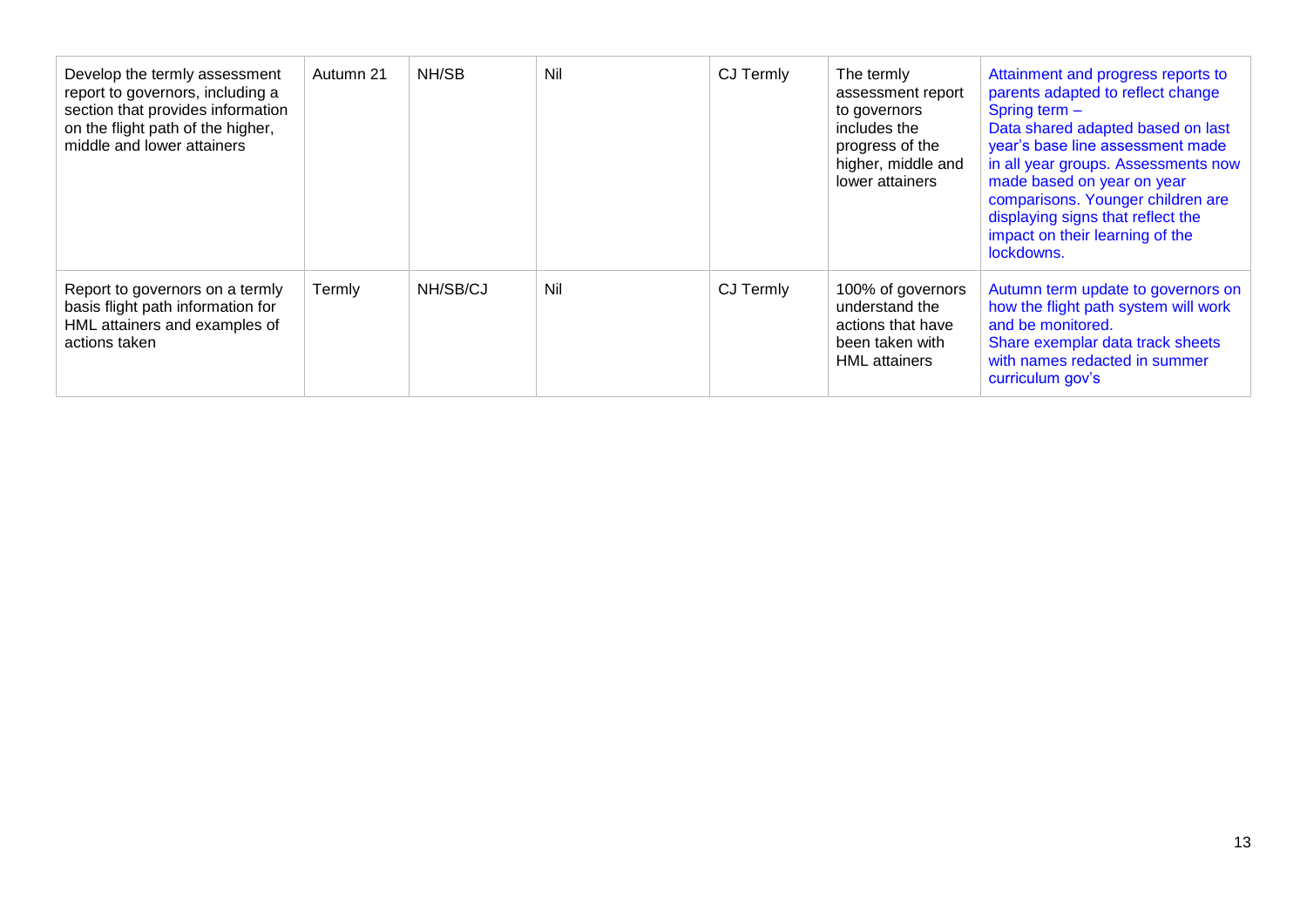| <b>Key Priority 3 – (Intent)</b>                                                                                                                           |                  |                                     |                                               | end point assessments                          |                                                                                      | Maintain a robust breadth to the curriculum embedding foundation subject                                                                                                                                                                                                                                |
|------------------------------------------------------------------------------------------------------------------------------------------------------------|------------------|-------------------------------------|-----------------------------------------------|------------------------------------------------|--------------------------------------------------------------------------------------|---------------------------------------------------------------------------------------------------------------------------------------------------------------------------------------------------------------------------------------------------------------------------------------------------------|
| <b>ACTION</b><br>(Implementation)                                                                                                                          | <b>TIMESCALE</b> | <b>PERSON</b><br><b>RESPONSIBLE</b> | <b>BUDGET/RESOURCE</b><br><b>IMPLICATIONS</b> | <b>MONITORING</b><br>(WHO BY AND<br>HOW OFTEN) | <b>SUCCESS</b><br><b>CRITERIA</b>                                                    | <b>REVIEW</b><br>(Impact)                                                                                                                                                                                                                                                                               |
| Embed with all staff the tool for<br>assessing pupils against the<br>national curriculum programs of<br>study focusing on identifying<br>clear end points. | Autumn<br>2021   | NH/SB/RH/AK                         | x2 TLR 2B                                     | NH to report termly<br>to CJ                   | 100% of year groups<br>assessed against<br>clear end points                          | <b>Assessment spreadsheets</b><br>completed by subject leaders<br>with clear end-points to be<br>used in end of term projects.<br>100% of year groups<br>completed Autumn term end<br>of topic assessments.<br>100% of year groups<br>completed Spring term end of<br>topic assessments.                |
| <b>Create the assessment sheets</b><br>for all foundation subjects for<br>the Spring and Summer terms                                                      | Spring 2         | NH/SB/RH/AK                         | x2 TLR 2B                                     | NH to report termly<br>to CJ                   | 100% of the year<br>group assessment<br>sheets have been<br>created                  | Assessment sheets created<br>for Spring and Summer and<br>cross referenced with<br>curriculum maps by RH, NH<br>and AK.<br><b>Autumn term weekly</b><br>assessment sheets monitored<br>by RH-94% of teachers have<br>up to date weekly assessment<br>spreadsheets. Further support<br>required for ECT. |
| Embed cross curricular writing<br>in both Literacy and Topic as an<br>opportunity to assess foundation<br>learning                                         | Autumn<br>2021   | SB/RH/AK/TB                         | X3 TLR 2B                                     | CJ                                             | 100% of teacher's to<br>use writing as a<br>vehicle to assess<br>foundation subjects | Possible 'core text' focus to<br>start in Summer 1- to be<br>discussed in SLT.<br>Possible 'core text' focus<br>through final end of topic<br>project to start in Summer 1-<br>to be discussed in SLT.                                                                                                  |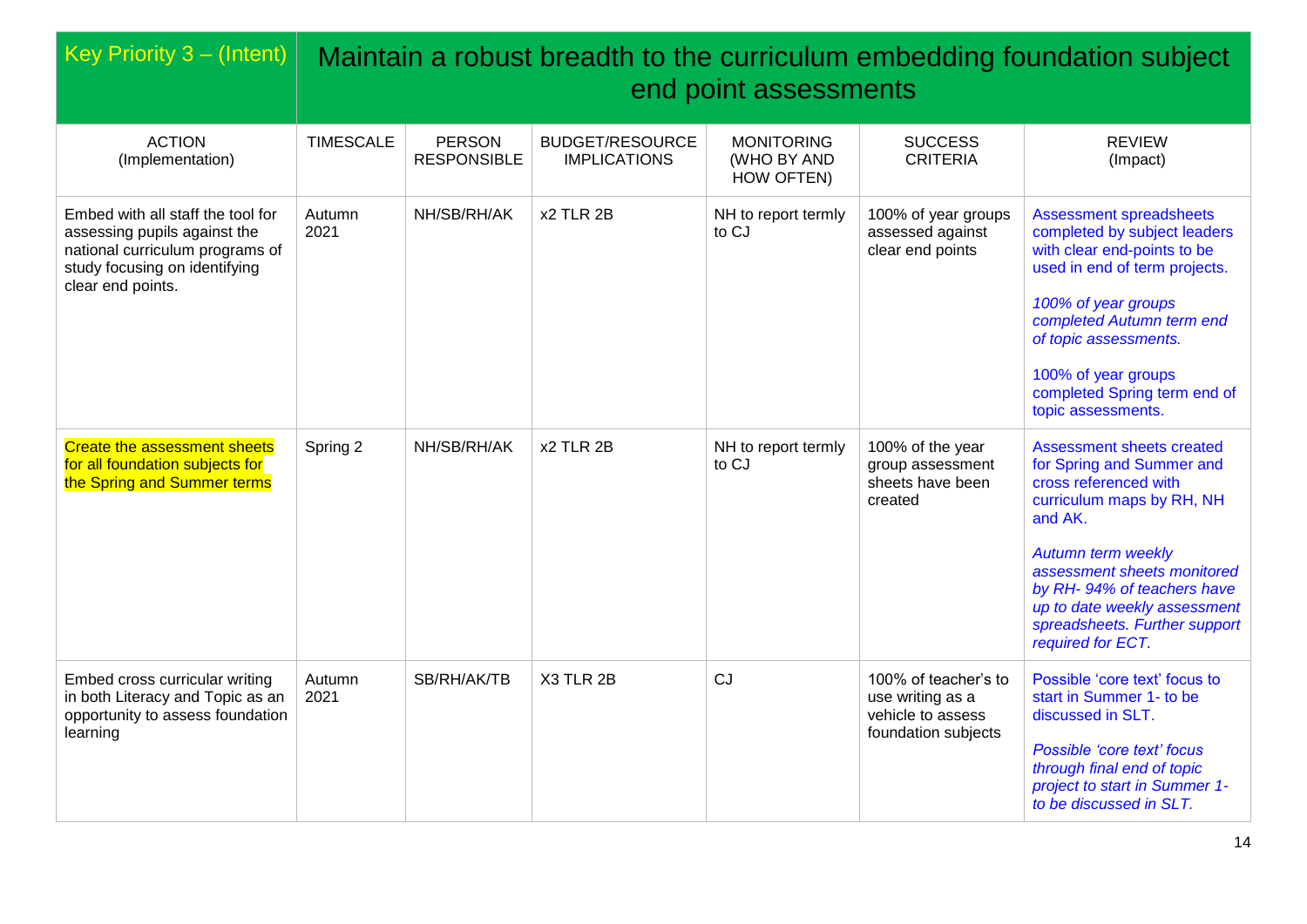| Monitor the impact of Covid<br>catch up learning termly and<br>review timetabling to maintain a<br>healthy balance with breadth of<br>curriculum<br>Teachers to email office<br>manager up to timetable<br>at the start of each term | Termly  | NH/SB | Nil | <b>CJ</b> | 90% + of timetables<br>show an increase of<br>foundation subject<br>learning across the<br>year | Catch-up to continue for the<br>spring term.<br>3 hours of 'topic' time to return<br>in Summer 1.                                                                                                                                                   |
|--------------------------------------------------------------------------------------------------------------------------------------------------------------------------------------------------------------------------------------|---------|-------|-----|-----------|-------------------------------------------------------------------------------------------------|-----------------------------------------------------------------------------------------------------------------------------------------------------------------------------------------------------------------------------------------------------|
| Monitor the assessment<br>activities planned against the<br>curriculum overviews<br>Ensure activities match<br>Program of Study to be<br>assessed                                                                                    | Ongoing | NH/SB | Nil | CJ        | 100% of year groups<br>receive feedback to<br>teachers from NH<br>termly                        | Assessment activities<br>monitored by R.H and cross-<br>referenced to curriculum<br>maps.<br>100% of Autumn term<br>assessment activities<br>planned, matched the POS.<br>100% of Spring term<br>assessment activities<br>planned, matched the POS. |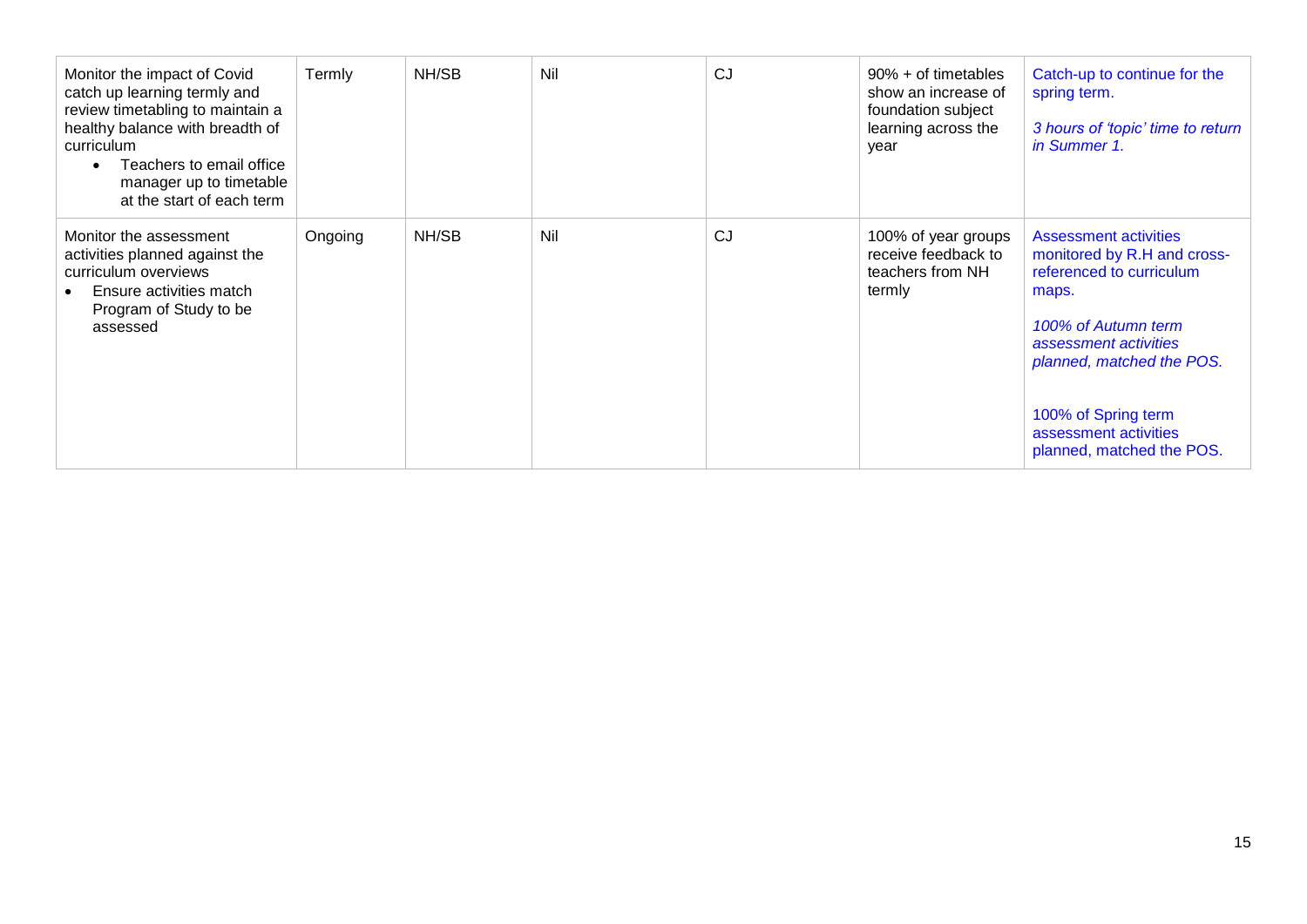## Key Priority 4 – (Intent) Reduce the gap for disadvantaged children across the school

| <b>ACTION</b><br>(Implementation)                                                                                                                                                                                                                                                                                                                                                                                                                                                                                                              | <b>TIMESCALE</b> | <b>PERSON</b><br><b>RESPONSIBLE</b> | <b>BUDGET/RESOURCE</b><br><b>IMPLICATIONS</b> | <b>MONITORING</b><br>(WHO BY AND<br>HOW OFTEN) | <b>SUCCESS</b><br><b>CRITERIA</b>                                                                                    | <b>REVIEW</b><br>(Impact)                                                                                                                                                                                                                                                                                                                                                                                                   |
|------------------------------------------------------------------------------------------------------------------------------------------------------------------------------------------------------------------------------------------------------------------------------------------------------------------------------------------------------------------------------------------------------------------------------------------------------------------------------------------------------------------------------------------------|------------------|-------------------------------------|-----------------------------------------------|------------------------------------------------|----------------------------------------------------------------------------------------------------------------------|-----------------------------------------------------------------------------------------------------------------------------------------------------------------------------------------------------------------------------------------------------------------------------------------------------------------------------------------------------------------------------------------------------------------------------|
| Consider PP audit recommendations, discuss<br>with SLT and action salient points<br>See Appendix 2 for recommendations                                                                                                                                                                                                                                                                                                                                                                                                                         | Ongoing          | NH/SB                               | $Nil - To work out the$<br>cost of NH salary  | CJ                                             | The audit has<br>been shared<br>with SLT and<br>discussed.<br>100% of the<br>salient points<br>have been<br>actioned | <b>Audit</b><br>recommendations<br>taken as actions for<br>the school<br>improvement plan<br>21/22                                                                                                                                                                                                                                                                                                                          |
| To provide CPD to all staff using recognized<br>research evidence, to increase staff<br>awareness and understanding of PP<br>performance                                                                                                                                                                                                                                                                                                                                                                                                       | Autumn 21        | NH/SB                               | Nil                                           | CJ                                             | The most<br>significant<br>gaps in year<br>groups of<br>between 10-<br>20% reduce<br>by 5-10%                        | <b>Conscious and</b><br>unconscious bias<br>training scheduled for                                                                                                                                                                                                                                                                                                                                                          |
| To provide CPD to make sure teaching staff<br>are aware of how to use conscious bias to<br>support PP children. Strategies to include:<br>Teachers mark PP books first in the<br>classroom<br>Teacher's make sure every lesson<br>$\bullet$<br>they target questions towards PP<br>children<br>Give PP children responsibilities in the<br>$\bullet$<br>classroom that will impact on the<br>learning<br>Acknowledge the PP children at the<br>door and enhance their sense of value<br>Seek out opportunities to build upon<br>PP self esteem | Ongoing          | NH/SB                               | Nil                                           | CJ                                             | The most<br>significant<br>gaps in year<br>groups of<br>between 10-<br>20% reduce<br>by 5-10%                        | <b>Conscious and</b><br>unconscious bias<br>training scheduled for<br>spring term.<br>Spring term -<br>All teaching staff<br>completed conscious<br>bias training on<br>10/01/22<br>Unconscious bias<br>training was completed<br>by all staff on 21/02/22<br>Spring term gaps<br>reported to governors<br>are concerning and to<br>be monitored. They<br>are reduced to<br>insignificance in the<br>current year 6 cohort. |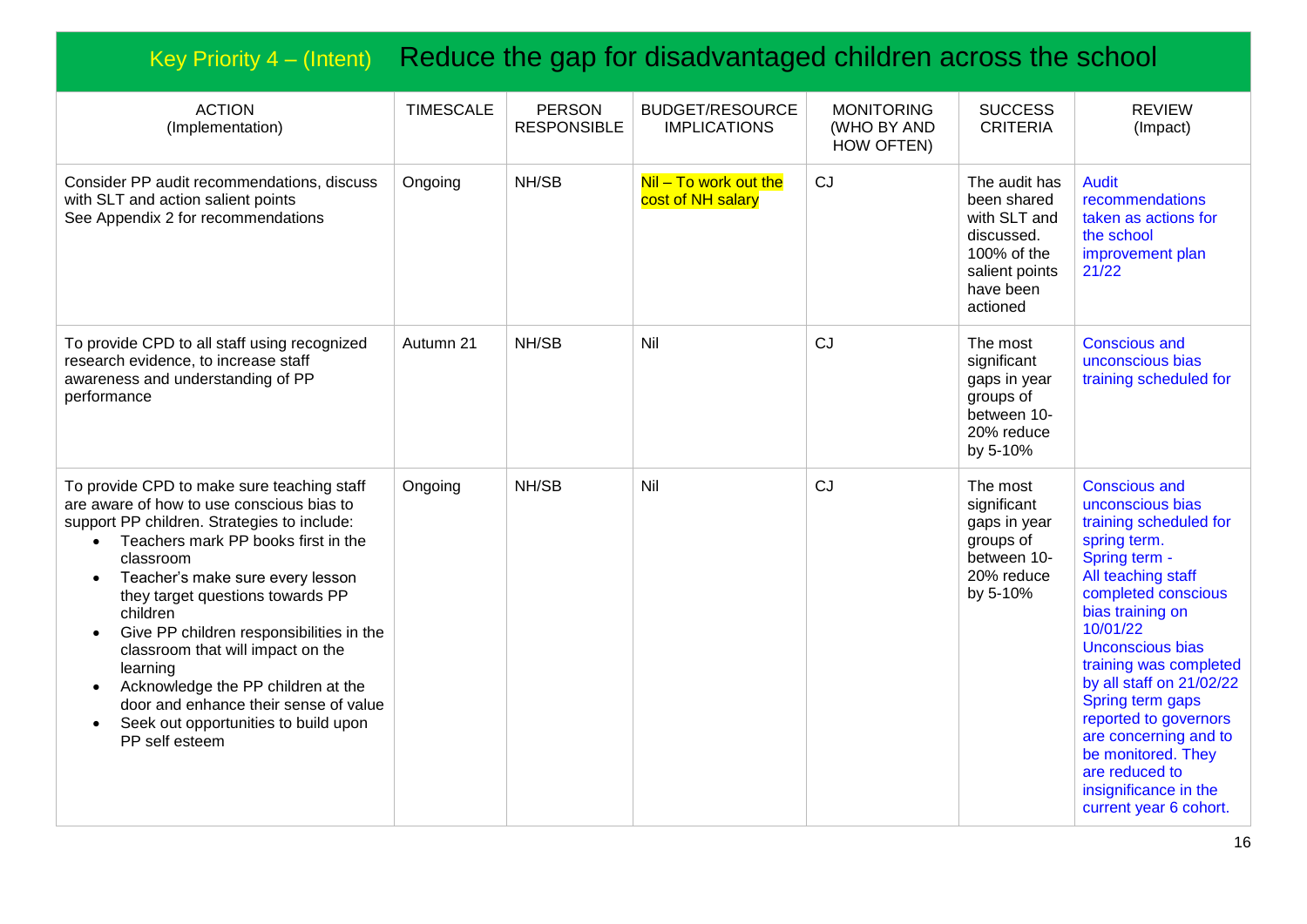| Develop a more forensic approach to data<br>analysis to track the flight path of the higher,<br>middle and lower attainers                                                                                                                                                                                                                                            | Termly   | NH/SB | Nil       | CJ        | 100% of data<br>track meeting<br>identify<br>children at<br>risk of missing<br>their intended<br>flight path | Spring term - Data<br>track meetings now<br>combine the ability to<br>identify external factors<br>with HML attainers.    |
|-----------------------------------------------------------------------------------------------------------------------------------------------------------------------------------------------------------------------------------------------------------------------------------------------------------------------------------------------------------------------|----------|-------|-----------|-----------|--------------------------------------------------------------------------------------------------------------|---------------------------------------------------------------------------------------------------------------------------|
| Ensure that PP spending provides better<br>targeted provisions based on the varying<br>needs of year groups and individual e.g.<br>Strategies to challenge more able<br>$\bullet$<br>Catch up support for those who<br>$\bullet$<br>struggle<br>Support for those who lack confidence<br>$\bullet$<br>or self esteem<br>Opportunities for extra-curricular<br>support | Ongoing  | NH/SB | £161,400  | CJ/NH/SB  | The most<br>significant<br>gaps in year<br>groups of<br>between 10-<br>20% reduce<br>by 5-10%                | Spring term -<br><b>Greatest reductions</b><br>YR 3 R-34 to -20%<br>Yr 4 W -25 to -19<br>Yr 6 M-13 to -4                  |
| Use Pupil Premium money to support children<br>with social and emotional needs.<br>1 to 1 sessions with behaviour champion as<br>special time                                                                                                                                                                                                                         | Ongoing  | NH/SB | HP £7,437 | <b>NH</b> | At least 6<br>children have<br>had 12 week<br>special time<br>program per<br>term                            | Autumn term- 6 PP<br>children have received<br>1:1 special time with<br>behavior champion.<br>Spring term -<br><b>TBC</b> |
| To prepare and present to governors the new<br>DfE PP statement including rationale of the<br>school referring to research and best practice                                                                                                                                                                                                                          | Autumn 1 | NH/SB | Nil       | <b>NH</b> | 100% of<br>governors<br>have seen the<br>DfE PP<br>statement                                                 | Autumn term-<br>completed                                                                                                 |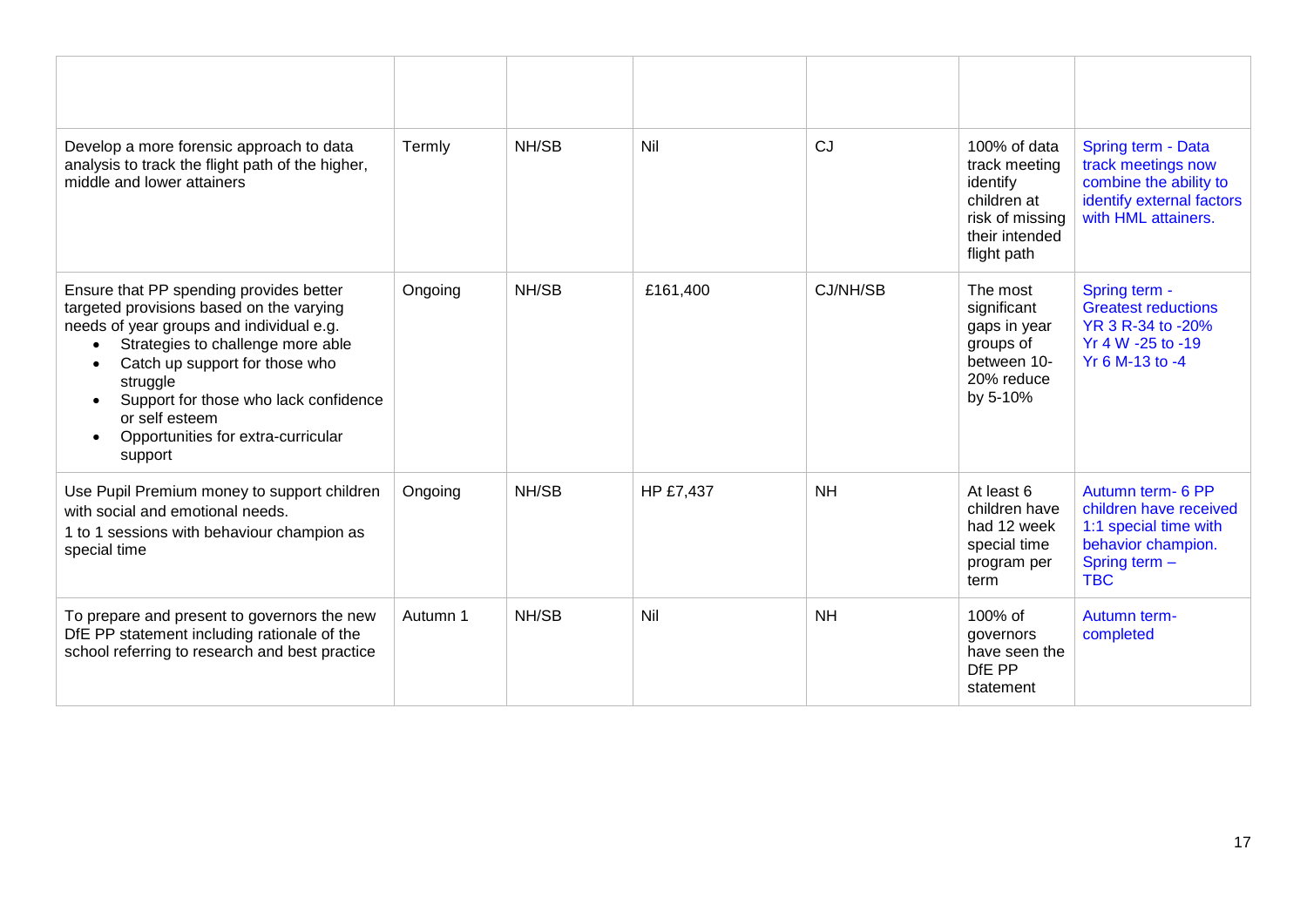| Autumn 2021 monitoring schedule                |                                  |                              |                                                   |                           |                    |                                       |                           |                            |                           |                                          |                      |                    | <b>Appendix 1</b>             |
|------------------------------------------------|----------------------------------|------------------------------|---------------------------------------------------|---------------------------|--------------------|---------------------------------------|---------------------------|----------------------------|---------------------------|------------------------------------------|----------------------|--------------------|-------------------------------|
|                                                | 20/09                            | 27/09                        | 04/10                                             | 11/10                     | 18/10              | $\overline{2}$<br>5                   | 01/11                     | 08/11                      | 15/11                     | 22/11                                    | 29/11                | 06/12              | 13/12                         |
|                                                |                                  |                              |                                                   |                           |                    | $\mathbf{0}$                          |                           |                            |                           |                                          |                      |                    |                               |
| <b>EYFS</b><br>Phase<br>leader                 |                                  | Recep book<br>look           | Nursery<br>book look                              | EYFS<br>Learning<br>walk  |                    |                                       |                           |                            | Reception<br>book look    | EYFS<br>Learning<br>walk                 | Nursery<br>book look |                    |                               |
| <b>CC/P4C&amp;</b><br>Lower<br>Phase<br>leader |                                  |                              |                                                   |                           | Y3 book<br>look    | H<br>$\overline{A}$<br>$\overline{F}$ | Y6 book<br>look           | Y5 book<br>look            | Y1 book<br>look           | Y4 book<br>look                          | Y2 book<br>look      |                    |                               |
| Maths/<br>Middle<br>Phase<br>leader            |                                  |                              |                                                   |                           | Y1 book<br>look    | $\overline{E}$<br>$\overline{R}$      | Y2 book<br>look           | Y6 book<br>look            | Y4 book<br>look           | Y3 book<br>look                          | Y5 book<br>look      |                    |                               |
| English/<br>Upper<br>Phase<br>leader           |                                  |                              |                                                   |                           | Y6 book<br>look    |                                       | Y5 book<br>look           | Y4 book<br>look            | Y3 book<br>look           | Y2 book<br>look                          | Y1 book<br>look      |                    |                               |
| Geography/<br>History                          |                                  |                              |                                                   |                           |                    | Н<br>A                                |                           |                            |                           | 1/3/5<br>book look                       | 2/4/6<br>book look   |                    |                               |
| RE                                             |                                  |                              |                                                   |                           | 1/3/5<br>book look |                                       | 2/4/6<br>book look        |                            |                           |                                          |                      |                    |                               |
| <b>Music</b>                                   |                                  |                              |                                                   | observe<br>music PPA      |                    | E                                     |                           |                            |                           |                                          |                      | 1/3/5<br>book look | $\frac{2}{4}{6}$<br>book look |
| Art/D&T                                        |                                  |                              | ${\it ER}$<br>observe<br>Art PPA                  |                           |                    | $\overline{R}$<br>$\overline{M}$      |                           |                            |                           |                                          |                      | 1/3/5<br>book look | 2/4/6<br>book look            |
| <b>SLT</b>                                     | SB/CJ<br>classroom<br>walk       |                              |                                                   | CJ/RH<br>corridor<br>walk |                    |                                       |                           | SB/CJ<br>classroom<br>walk | CJ/RH<br>corridor<br>walk |                                          |                      |                    |                               |
| <b>Disadvantage</b><br>d                       | NH/SB<br>PP<br><b>Interviews</b> | NH/SB PP<br>learning<br>walk | NH/SB PP<br>Codes in<br>SIMS<br>Check<br>(Termly) | NH/SB PP<br>book look     | SB Case<br>studies |                                       | SB PP<br>learning<br>walk |                            | SB PP<br>book look        | $\mathit{SB}$<br>PP<br><b>Interviews</b> |                      |                    |                               |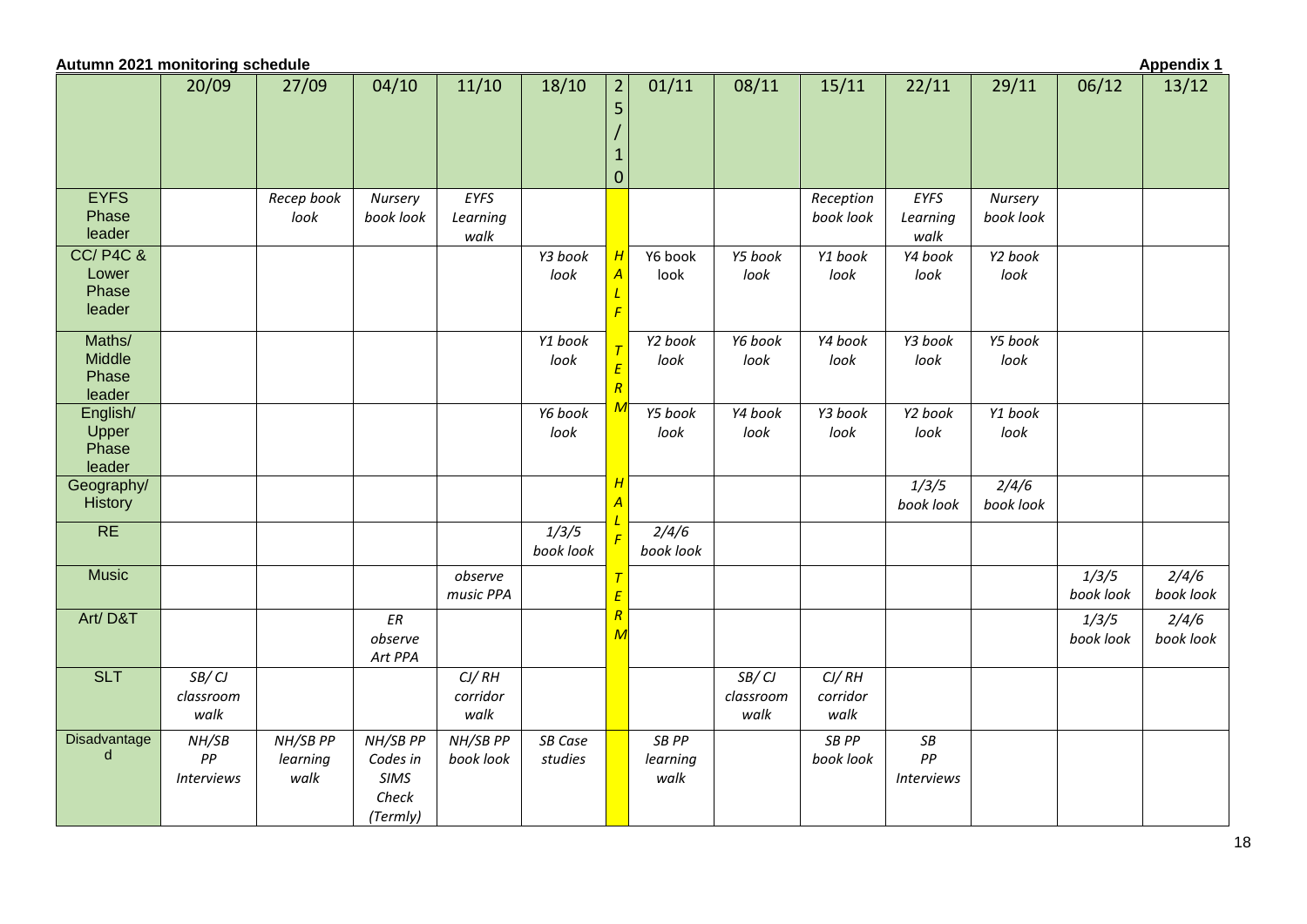| Behaviour  | NH Yr 6 | NH/SB Yr 5 | NH/SB Yr | SB Yr 3 | SB Yr2 | SB Yr 1 | SB        |  |            |  |
|------------|---------|------------|----------|---------|--------|---------|-----------|--|------------|--|
| Logs       |         |            | 4        |         |        |         | Reception |  |            |  |
|            |         |            |          |         |        |         |           |  |            |  |
| Foundation |         |            |          |         |        |         |           |  | SB Case    |  |
| Subjects   |         |            |          |         |        |         |           |  | studies of |  |
|            |         |            |          |         |        |         |           |  | foundatio  |  |
|            |         |            |          |         |        |         |           |  | n subjects |  |

#### **Spring 2021 monitoring schedule**

|                                                | 03/01 | 10/01              | 17/01                | 24/01                    | 31/01               | 07/02 | $\mathbf{1}$<br>0<br>$\overline{2}$ | 21/02 | 28/02                  | 07/03                    | 14/03                | 21/03                          | 28/03 |
|------------------------------------------------|-------|--------------------|----------------------|--------------------------|---------------------|-------|-------------------------------------|-------|------------------------|--------------------------|----------------------|--------------------------------|-------|
| <b>EYFS Phase</b><br>leader                    |       | Recep book<br>look | Nursery<br>book look | EYFS<br>Learning<br>walk |                     |       |                                     |       | Reception<br>book look | EYFS<br>Learning<br>walk | Nursery<br>book look |                                |       |
| <b>CC/P4C&amp;</b><br>Lower<br>Phase<br>leader |       | Y2 book<br>look    | Y3 book<br>look      | Y4 book<br>look          |                     |       | H                                   |       | Y5 book<br>look        | Y6 book<br>look          | Y1 book<br>look      |                                |       |
| Maths/<br>Middle<br>Phase<br>leader            |       | Y3 book<br>look    | Y4 book<br>look      | Y5 book<br>look          |                     |       | Ε<br>$\overline{R}$                 |       | Y6 book<br>look        | Y1 book<br>look          | Y2 book<br>look      |                                |       |
| English/<br>Upper<br>Phase<br>leader           |       | Y4 book<br>look    | Y5 book<br>look      | Y6 book<br>look          |                     |       | М                                   |       | Y1 book<br>look        | Y2 book<br>look          | Y3 book<br>look      |                                |       |
| Geography/<br>History                          |       |                    |                      | 2/4/6<br>book look       |                     |       | H                                   |       |                        |                          | 1/3/5<br>book look   |                                |       |
| <b>RE</b>                                      |       |                    |                      |                          | 1/3/5<br>book look  |       |                                     |       |                        |                          |                      | 2/4/6<br>book look             |       |
| Science                                        |       |                    |                      |                          | Y2/4/6<br>book look |       |                                     |       |                        |                          |                      | $Y\frac{1}{3}$ /5<br>book look |       |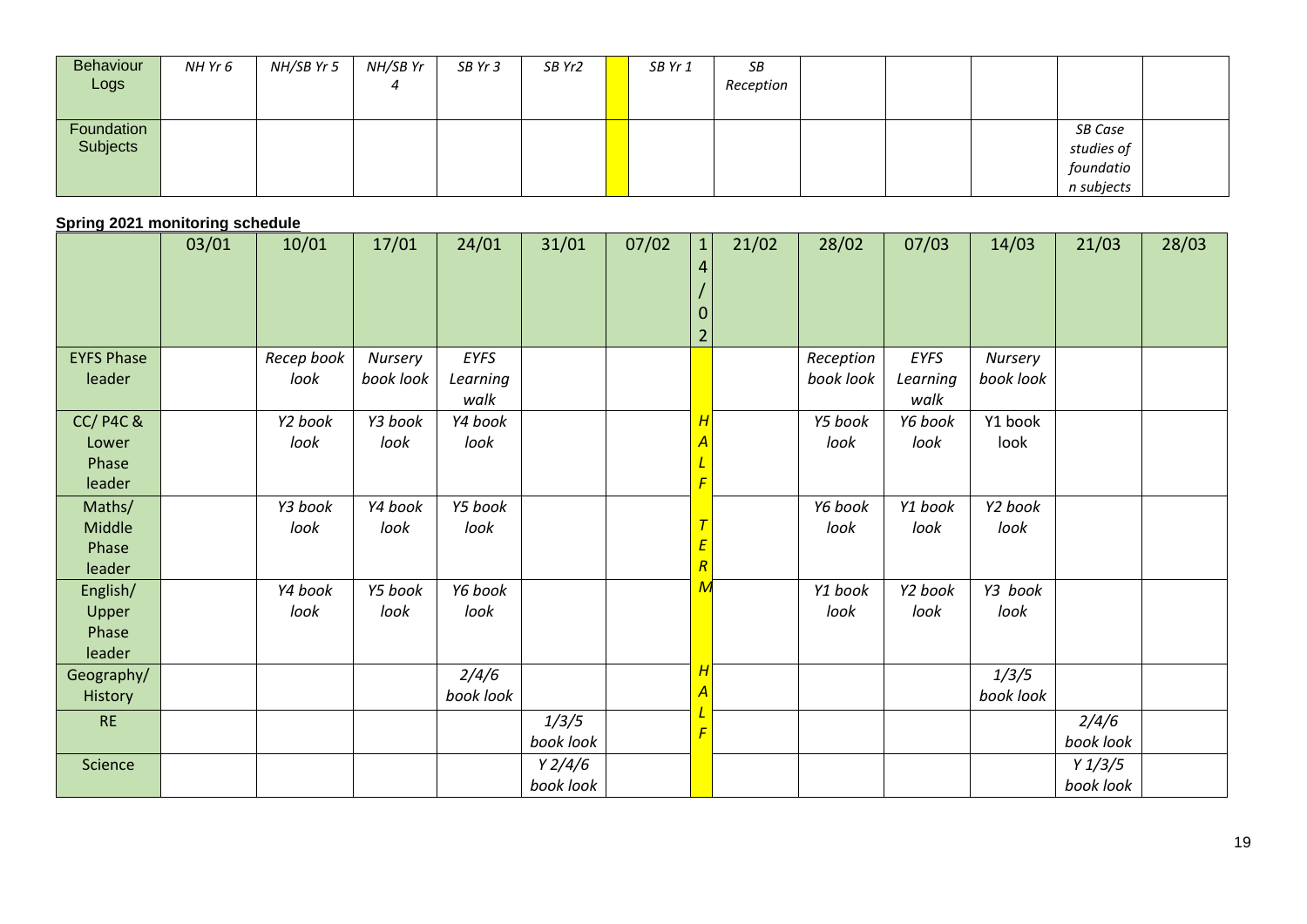| <b>Music</b> |            |           |          | 1/3/5     | PC      |                 |          | $\frac{2}{4/6}$    |
|--------------|------------|-----------|----------|-----------|---------|-----------------|----------|--------------------|
|              |            |           |          | book look | observe |                 |          |                    |
|              |            |           |          |           | music   |                 |          |                    |
|              |            |           |          |           | PPA     |                 |          |                    |
| Art/D&T      | ER observe |           |          | 1/3/5     |         |                 |          | 2/4/6<br>book look |
|              | Art PPA    |           |          | book look |         |                 |          |                    |
| <b>SLT</b>   |            | JW/RH/CJ  | CJ/RH    |           |         | <b>JW/RH/CJ</b> | CJ/RH    |                    |
|              |            | Classroom | corridor |           |         | Classroom       | corridor |                    |
|              |            | walk      | walk     |           |         | walk            | walk     |                    |